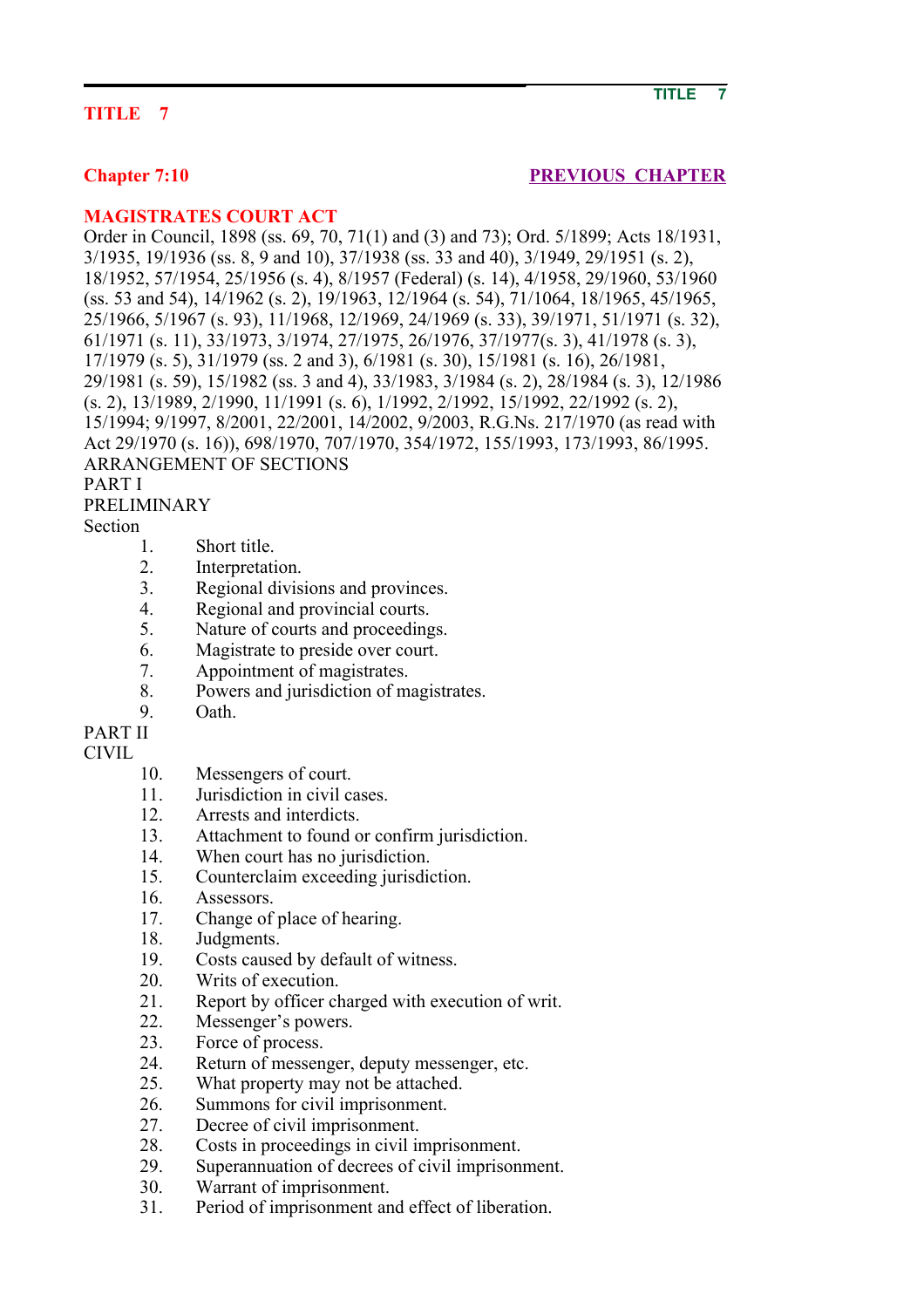- 32. Imprisonment and maintenance during imprisonment.
- 33. Garnishee orders.
- 34. Order for attachment of property in security of rent.
- 35. Proceedings for recovery of possession of house upon return of nulla

bona in action for rent.

- 36. Decree for delivery of possession and its effects.
- 37. Court in certain cases may, in action for rent, decree delivery of

possession.

- 38. When summons operates as interdict.
- 39. Rescission and alteration of judgment.
- 40. Appeals.
- 41. Abandonment of whole or part of judgment appealed against.
- 42. Agents.
- 43. Costs.
- 44. Curator ad litem, appointment of.

PART III

#### INTERROGATORIES (NEIGHBOURING STATES)

- 45. Examination by interrogatories.
- 46. Manner of summoning and penalty for non-attendance.
- 47. Reciprocal provision for cases pending in Zimbabwe.
- 48. When this Part takes effect.

## PART IV

CRIMINAL

- 49. Jurisdiction in criminal cases.
- 50. Ordinary jurisdiction as to punishment.
- 51. Special jurisdiction as to punishment.
- 52. Magistrate may be assisted by assessors.
- 53. Incapacity of assessor.
- 54. Stopping and conversion of trials.
- 55. Imposition or bringing into operation of sentences suspended by High

Court.

- 56. Local limits of jurisdiction.
- 57. Review.
- 58. Scrutiny of certain cases not falling within section 57(1).
- 59. Accused's right to submit statement on review.
- 60. Appeal from magistrates courts in criminal cases.
- 61. Attorney-General may appeal to High Court on point of law or against

acquittal.

62. Attorney-General may appeal to High Court against sentence.

 63. Execution of sentence of imprisonment, fine or community service not suspended pending review or appeal unless bail granted.

- 64. Execution of corporal punishment suspended pending appeal.
- PART V

#### **GENERAL**

- 65. Legal representation.
- 66. Amendment of plaint or summons. Costs.
- 67. Examination of witnesses by interrogatories.
- 68. Commission de bene esse.
- 69. Administration of oath.
- 70. Interpleader proceedings where third parties claim goods taken in

execution.

- 71. Contempt of court.
- 72. Obstruction of messenger and other offences.
- 73. Rules of court.
- 74. Transitional provision: assistant magistrates.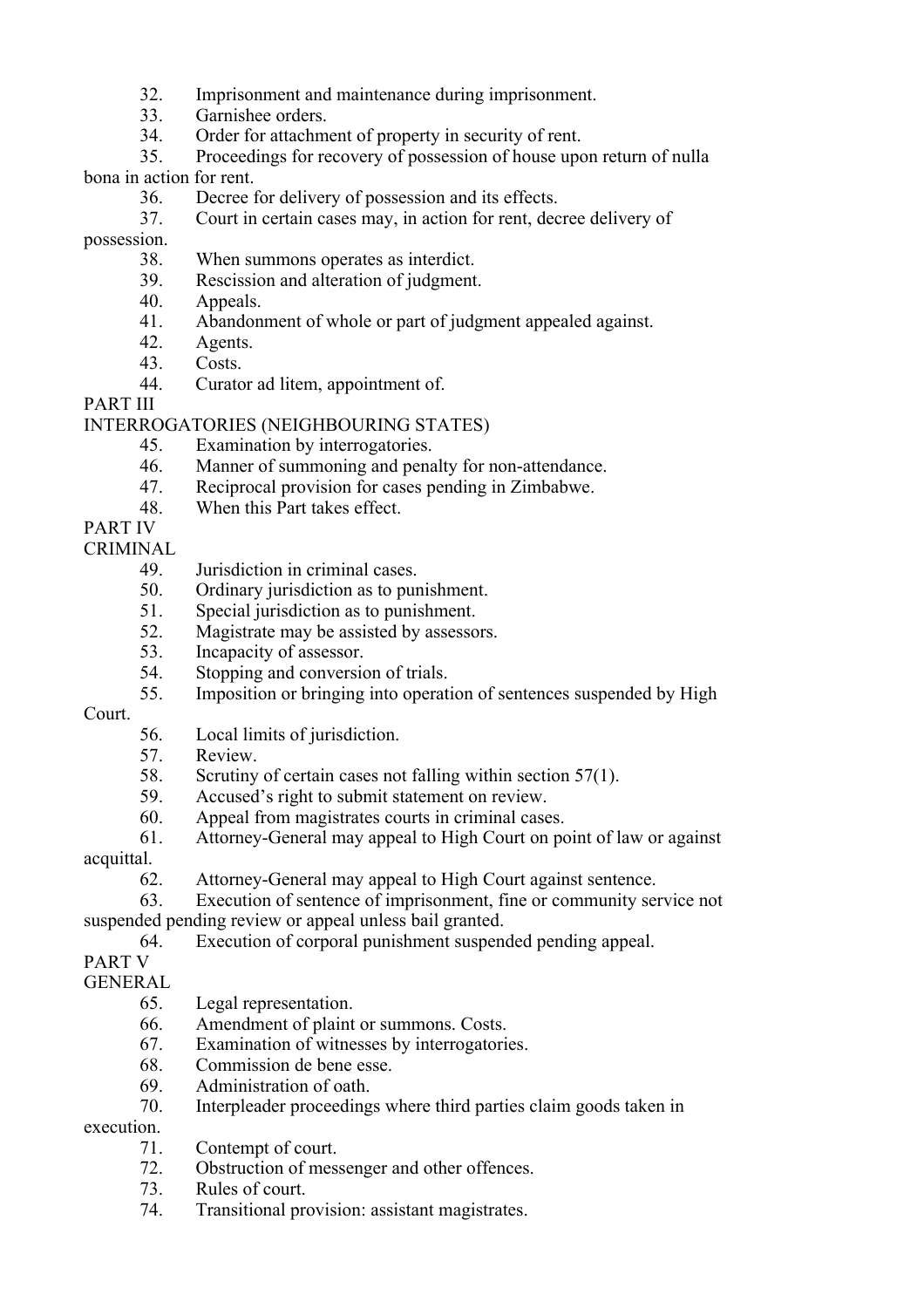AN ACT to consolidate and amend the law relating to courts of magistrates, and to provide for the examination, by interrogatories, of persons resident in Zimbabwe, whose evidence is required in civil cases pending in any magistrates court in any neighbouring state.

[Date of commencement: 1st January, 1932.]

PART I

PRELIMINARY

1 Short title

This Act may be cited as the Magistrates Court Act [Chapter 7:10].

2 Interpretation

In this Act—

"clerk of the court" includes any official carrying out the duties of such clerk on the instruction of the magistrate;

"court" means a court of a magistrate;

"judgment", in relation to civil cases, includes a sentence, decree, order or rule;

"magistrate" means any person who has been appointed to hold magisterial office in terms of this Act;

"messenger" includes a deputy messenger;

"Minister" means the Minister of Justice, Legal and Parliamentary Affairs or any other Minister to whom the President may, from time to time, assign the administration of this Act;

"periodical court" means a court of a magistrate sitting at some place, other than the ordinary stated place of holding of the court, appointed for the periodical holding of such court;

"province" means a province created in terms of section three;

"regional division" means a regional division created in terms of section four;

"registrar" means registrar of the High Court;

"rules" means rules made in terms of section seventy-three.

3 Regional divisions and provinces

The President may, by statutory instrument—

 (a) create regional divisions consisting of one or more provinces or of one or more provinces and a portion or portions of a province or provinces or of one or more portions of a province or provinces and declare the name by which any regional division shall be known;

 (b) create provinces and define the boundaries of each of them and declare the name by which any province shall be known;

 (c) abolish or alter the boundaries of any regional division or province. 4 Regional and provincial courts

(1) The Minister may, by statutory instrument—

(a) establish one or more courts for any regional division;

 (b) appoint one or more places within each regional division for the holding of a court for that regional division;

 (c) abolish the courts established for any regional division when such regional division has been abolished.

(2) There shall be one or more courts for each province as the Minister may determine.

(3) The Minister may, by statutory instrument, appoint one or more places within each province for the holding of a court for that province.

5 Nature of courts and proceedings

(1) Every court shall be a court of record.

(2) Subject to this Act and except as provided in any other law—

 (a) the proceedings in all cases shall be in the English language and shall be carried on in open court:

 Provided that, in any matter to be determined according to customary law, the proceedings may be conducted in any other language agreed upon by the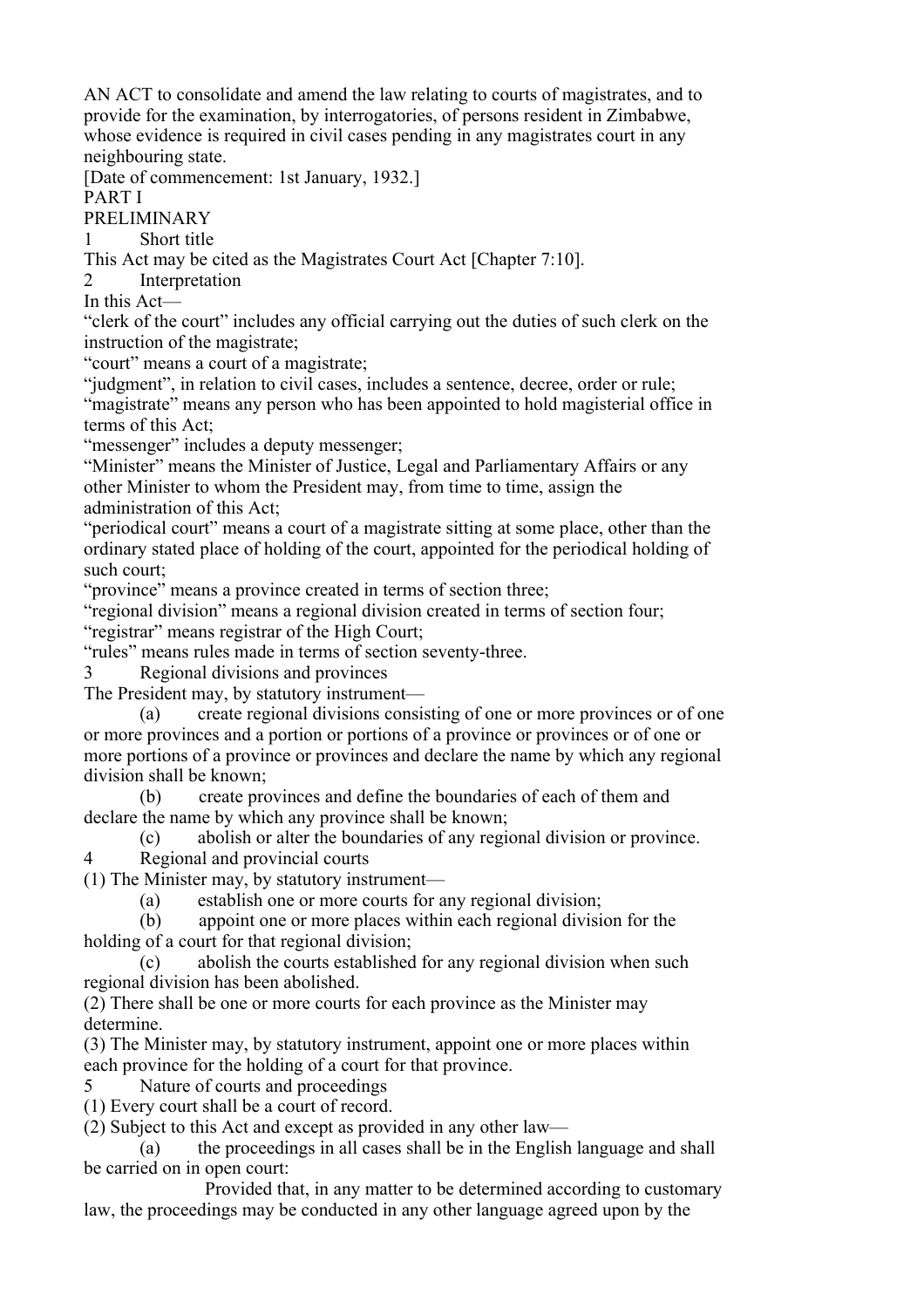parties and the presiding magistrate;

 (b) the records of the proceedings of the court shall be kept in the English language and shall be accessible to the public under the supervision of the clerk of the court at all convenient times and upon payment of such fees as may be prescribed in rules;

 (c) in all criminal cases the witnesses shall deliver their evidence viva voce.

(3) If any person disturbs the peace or order of the court, the court may order that person to be removed and detained in custody until the rising of the court or if, in the opinion of the court, the peace or order of the court cannot otherwise be secured, may order the court room to be cleared and the doors thereof to be closed to the public. (4) The court may change its place of hearing of any case to any other place within its jurisdiction if, through the inability from illness or other cause of the accused in a criminal case or of a witness in any case to attend at a place where the court usually sits or for other reasonable cause, it appears desirable to do so, and may adjourn the hearing for that purpose.

6 Magistrate to preside over court

Every court shall be presided over by a magistrate.

7 Appointment of magistrates

(1) Subject to subsection (4) of section 75 of the Constitution, the Public Service Commission may appoint any person to hold magisterial office.

(2) From the persons appointed to hold magisterial office in terms of subsection (1) the Public Service Commission may, subject to subsection (4) of section 75 of the Constitution, appoint any person to be a senior magistrate if such person—

(a) has held magisterial office for not less than four years; or

(b) has held magisterial office for not less than two years and—

 (i) for a period of not less than two years, or for a number of periods which together amount to not less than two years, has been employed upon such duties as the Minister, after consultation with the Chief Justice, may approve; or

 (ii) has obtained such qualifications as the Minister, after consultation with the Chief Justice, may approve:

or

 (c) is and has been for a period which in the aggregate is not less than four years qualified to practise—

(i) as a legal practitioner in Zimbabwe; or

 $(ii)$  in a capacity comparable to that of a legal practitioner—

 A. in a country in which the common law is Roman-Dutch and English is an official language; or

 B. if he is a citizen of Zimbabwe, in a country in which the common law is English and English is an official language.

(3) From the persons appointed to be senior magistrates in terms of subsection (2) the Public Service Commission may, subject to subsection (4) of section 75 of the Constitution, appoint—

(a) a person to be chief magistrate of Zimbabwe;

(b) a person to be deputy chief magistrate of Zimbabwe

(c) one or more persons to be regional magistrates;

(d) one or more persons to be provincial magistrates.

(4) For the purposes of paragraph (c) of subsection (2), any period during which a person held judicial office after having qualified to practise as a legal practitioner or to practise in a comparable capacity shall be included in the period during which he has so been qualified.

8 Powers and jurisdiction of magistrates

(1) The chief magistrate and the deputy chief magistrate shall possess the powers and jurisdiction—

(a) of a regional magistrate in any regional division; and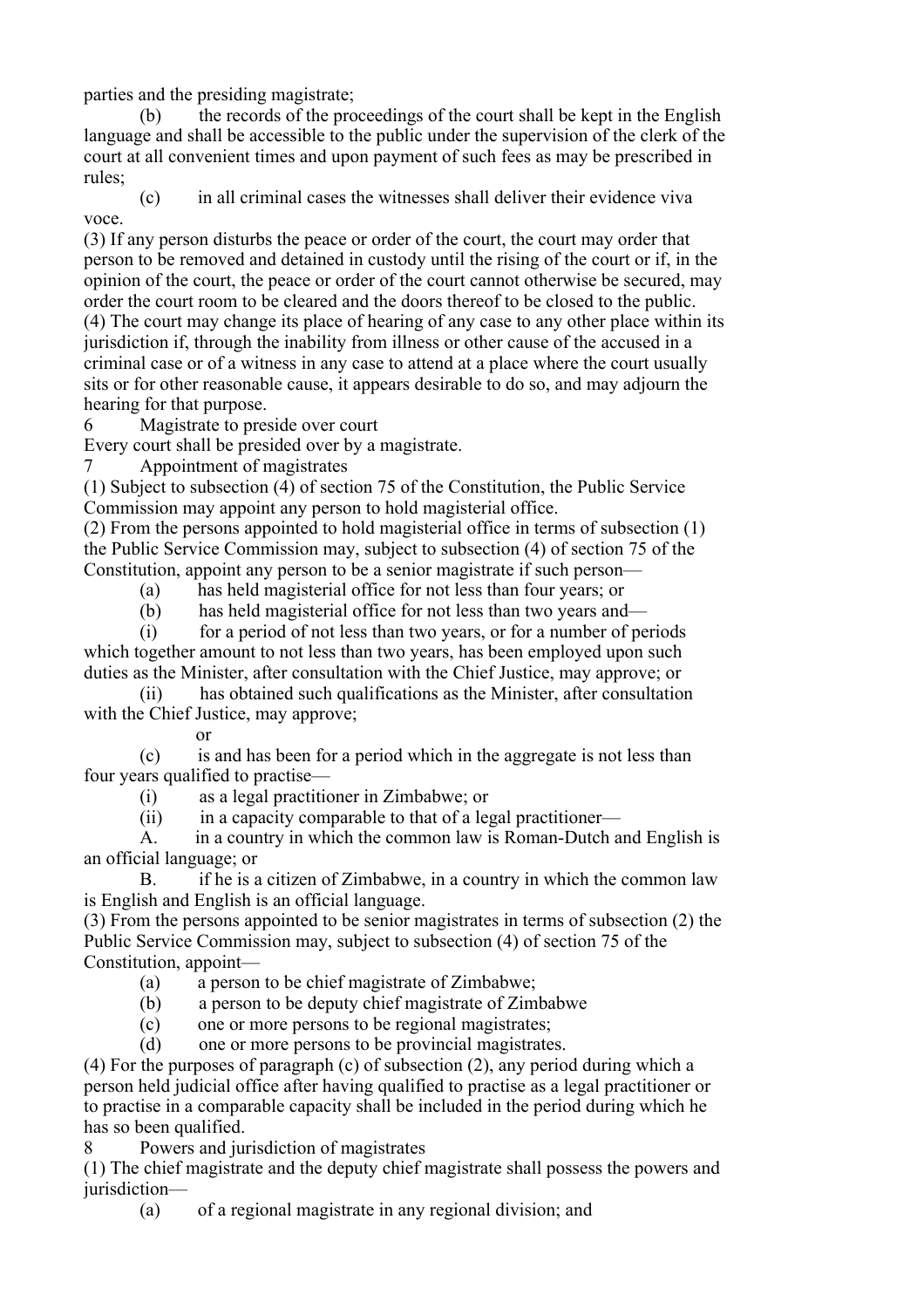(b) of a provincial magistrate in any province.

(2) A regional magistrate may exercise the powers and jurisdiction conferred upon him by this Act and any other enactment in any regional division.

(3) A magistrate, other than a regional magistrate, may exercise the powers and jurisdiction conferred upon him by this Act and any other enactment in any province. 9 Oath

A magistrate on appointment in terms of subsection (1) of section seven shall, before exercising any of the functions of his office, in open court take the following oath— "I, A.B., do promise and swear that I will faithfully, impartially and diligently execute to the best of my abilities the duties of the office of magistrate. So help me God." PART II

## CIVIL

10 Messengers of court

(1) Subject to such conditions as he may determine, the Minister may appoint messengers of court.

(2) A messenger may, with the approval of the magistrate, appoint one or more deputy messengers for whom he shall be responsible.

(3) The magistrate may appoint a person to act as messenger when, by reason of the illness, absence or interest of the messenger, or on the application of any person interested, he may consider it necessary or expedient so to do.

(4) Where no messenger or deputy messenger has been appointed for the court of a regional magistrate, every messenger and deputy messenger appointed for a court of a provincial magistrate within the regional division concerned shall be qualified to act as the messenger or deputy messenger, as the case may be, of that regional court as if he had been duly appointed as such.

(5) When process of the court in a civil case is to be served and no messenger or deputy messenger has been appointed at the place where the court is held, a police officer shall, subject to the rules, be as qualified to serve such process in such a case as if he had been duly appointed deputy messenger.

(6) A messenger who—

(a) is negligent or dilatory in the service or execution of process; or

 (b) wilfully demands payment of more than his proper fees or expenses or makes a false return; or

(c) becomes incompetent to perform his work; or

 (d) conducts himself in any manner or is addicted to any habits inconsistent with the discharge of his duties as a messenger; or

 (e) for any other reason is, in the opinion of the provincial magistrate, unsuitable or unable to perform his duties;

may be suspended by the provincial magistrate, who may appoint a person to act in his place during the period of suspension.

(7) The provincial magistrate shall forthwith report to the Minister any action he has taken under subsection (6) and the Minister may, after consideration of the report, set aside the suspension or confirm it and dismiss the messenger from his office.

(8) A messenger shall give security to the satisfaction of the magistrate for the due fulfilment of his office and for the due and punctual payment by him to the parties entitled thereto of all moneys which come into his hands by virtue of his office.

11 Jurisdiction in civil cases

(1) Every court shall have in all civil cases, whether determinable by the general law of Zimbabwe or by customary law, the following jurisdiction—

 (a) excepting any other jurisdiction assigned to any court by this Act or any other enactment, the persons in respect of whom the court shall have jurisdiction shall be—

 (i) any person who resides, carries on business or is employed within the province;

(ii) any partnership whose business premises are situated, or any member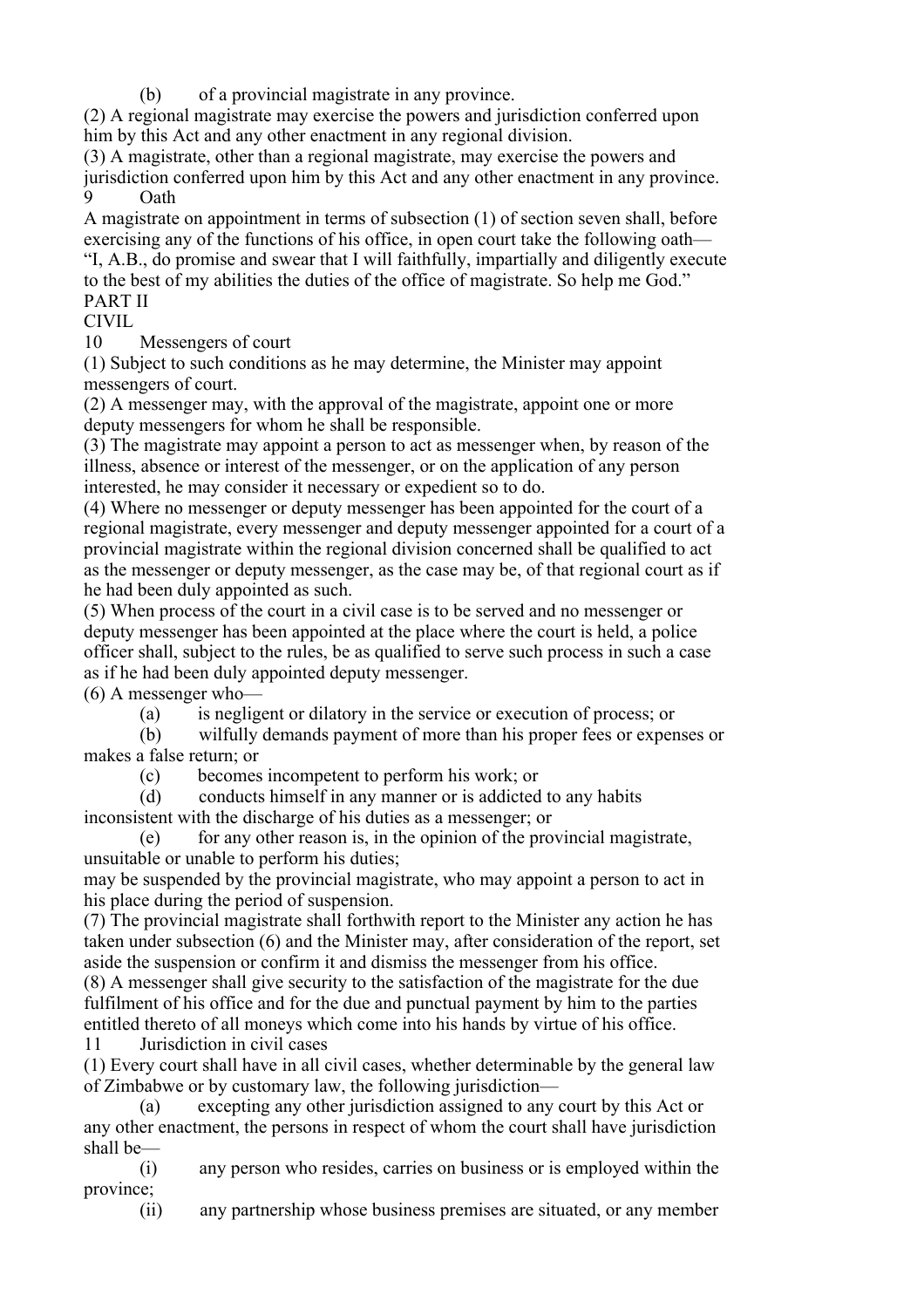whereof resides, within the province;

 (iii) any person whatever, in respect of any proceedings incidental to any action or proceedings instituted in the court by such person himself;

 (iv) any person, whether or not he resides, carries on business or is employed within the province, if the cause of action arose wholly within the province;

(b) with regard to causes of action—

 (i) in any cases founded upon any bill of exchange, promissory note, good-for, bond or other written acknowledgement of debt, commonly called a liquid document, to such amount as may be prescribed in rules, together with any interest due thereon;

 (ii) in actions in which is claimed the delivery or transfer of any property, movable or immovable, where the value of such property does not exceed such amount as may be prescribed in rules, whether in lieu of or in addition to any other claim, which shall include a claim for the cancellation of any agreement relating to such property;

 (iii) in actions of ejectment against the occupier of any house, land or premises situate within the province:

 Provided that, where the right of occupation of any such house, land or premises is in dispute between the parties, such right does not exceed such amount as may be prescribed in rules in clear value to the occupier;

 (iv) in actions in which is claimed a decree of divorce, judicial separation or nullity of a marriage solemnized in terms of the Customary Marriages Act [Chapter 5:07], including actions relating to the division, apportionment or distribution of the assets, whether movable or immovable, of spouses or former spouses of such marriages and the payment of maintenance in terms of the Matrimonial Causes Act [Chapter 5:13];

 (v) in actions relating to the guardianship and custody of children of marriages solemnized in terms of the Customary Marriages Act [Chapter 5:07];

 (vi) subject to subsection (2) of section fourteen, in all cases relating to the validity, effect or interpretation of oral wills made in terms of section 11 of the Wills Act [Chapter 6:06];

 (vii) in all actions other than those already specified in this paragraph, where the claim or the value of the matter in dispute does not exceed such amount as may be prescribed in rules:

 Provided that a court shall have jurisdiction to try any action or case referred to in subparagraph (i), (ii), (iii) or (vii) otherwise beyond its jurisdiction in terms of this paragraph if the defendant has consented thereto in writing;

 (c) with regard to all actions, except such as are set out in section fourteen, if both parties agree by a memorandum signed by them or their respective legal practitioners that the court named in such memorandum shall have power to try such action, such court shall have jurisdiction to try the same therein;

 (d) if two or more claims, each based upon a different cause of action, are combined in one summons, the court shall have the same jurisdiction to decide each such claim as it would have had if each claim had formed the sole subject of a separate action;

 (e) if a claim for the confirmation of an interdict or arrest granted pendente lite is joined in the same summons with a claim for relief of any other character, the court shall have the same jurisdiction to decide each such claim as it would have had if each claim had formed the sole subject of a separate action, even though all the claims arise from the same cause of action;

 $(f)$  in actions wherein the sum claimed, being within the jurisdiction, is the balance of an account, the court may inquire into and take evidence if necessary upon the whole account even though such account contains items and transactions exceeding the amount of the jurisdiction;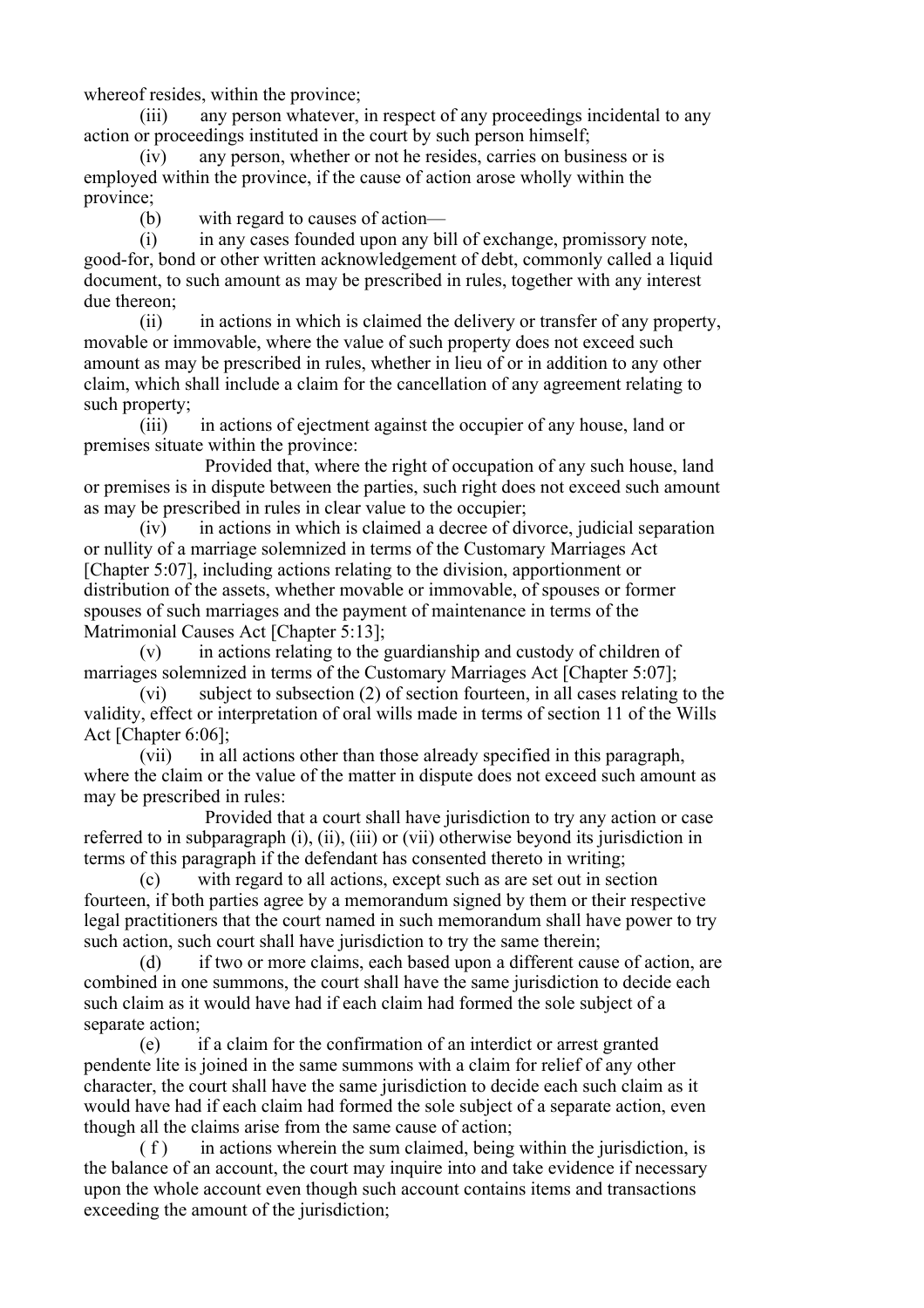(g) where the amount claimed or other relief sought is within the jurisdiction, such jurisdiction shall not be ousted merely because it is necessary for the court, in order to arrive at a decision, to give a finding upon a matter beyond the jurisdiction, and, in considering whether a claim is or is not within the jurisdiction, no prayer for interest on the principal sum claimed or for costs or for general or alternative relief shall be taken into account;

 (h) in order to bring a claim within the jurisdiction, a plaintiff may in his summons explicitly abandon part of such claim and if any part of a claim is so abandoned, it shall be thereby finally extinguished:

 Provided that, if the claim is upheld in part only, the abandonment shall be deemed first to take effect upon that part of the claim which is not upheld;

 $(i)$  in order to bring a claim within the jurisdiction a plaintiff may in his summons deduct from his claim, whether liquidated or unliquidated, any amount admitted by him to be due by himself to the defendant;

 ( j) a substantive claim exceeding the jurisdiction may not be split with the object of recovering the same in more than one action if the parties to all such actions would be the same and the point at issue in all such actions would also be the same;

 $(k)$  in paragraphs (d) to ( j) "action, "claim" and "summons" include "claims in reconvention", and "plaintiff" and "defendant" include "plaintiff in reconvention" and "defendant in reconvention", respectively.

(2) In relation to a court of a regional magistrate, any reference in subsection (1) to a province shall be construed as a reference to the regional division for which that court has been established.

(3) Notwithstanding anything in this section, any amount due and payable under the Debt Adjustment Tax Act, 1965 (No. 5 of 1965), or the Income Tax Act [Chapter 23:06] shall be recoverable by action in the court of the magistrate having jurisdiction in respect of the person by whom such amount is so payable as aforesaid.

12 Arrests and interdicts

(1) Subject to the limits of jurisdiction prescribed by this Act, the court may grant against persons and things orders for arrest tamquam suspectus de fuga, attachments, interdicts and mandamenten van spolie.

(2) Confirmation by the court of any attachment or interdict in the judgment in the action shall operate as an extension of the attachment or interdict until execution or further order of the court.

(3) No order of personal arrest tamquam suspectus de fuga shall be made unless the following conditions are complied with—

 (a) the cause of action appears to amount, exclusive of costs, to such amount as may be prescribed in rules; and

 (b) the applicant appears to have no security for the debt, or only security falling short of the amount of the debt by such amount as may be prescribed in rules; and

 (c) it appears that the respondent is about to remove from Zimbabwe. 13 Attachment to found or confirm jurisdiction

A court may order attachment of person or property to found or confirm jurisdiction against any person who does not reside in Zimbabwe in respect of an action within its jurisdiction where the claim or the value of the matter in dispute amounts to such amount as may be prescribed in rules, exclusive of any costs in respect of the recovery thereof, and may grant an order allowing service of any process in such action to be effected in such manner as may be stated in such order.

14 When court has no jurisdiction

(1) No court shall have jurisdiction in or cognizance of any action or suit wherein—

(a) is sought—

 (i) the dissolution of a marriage, other than a marriage solemnized in terms of the Customary Marriages Act [Chapter 5:07]; or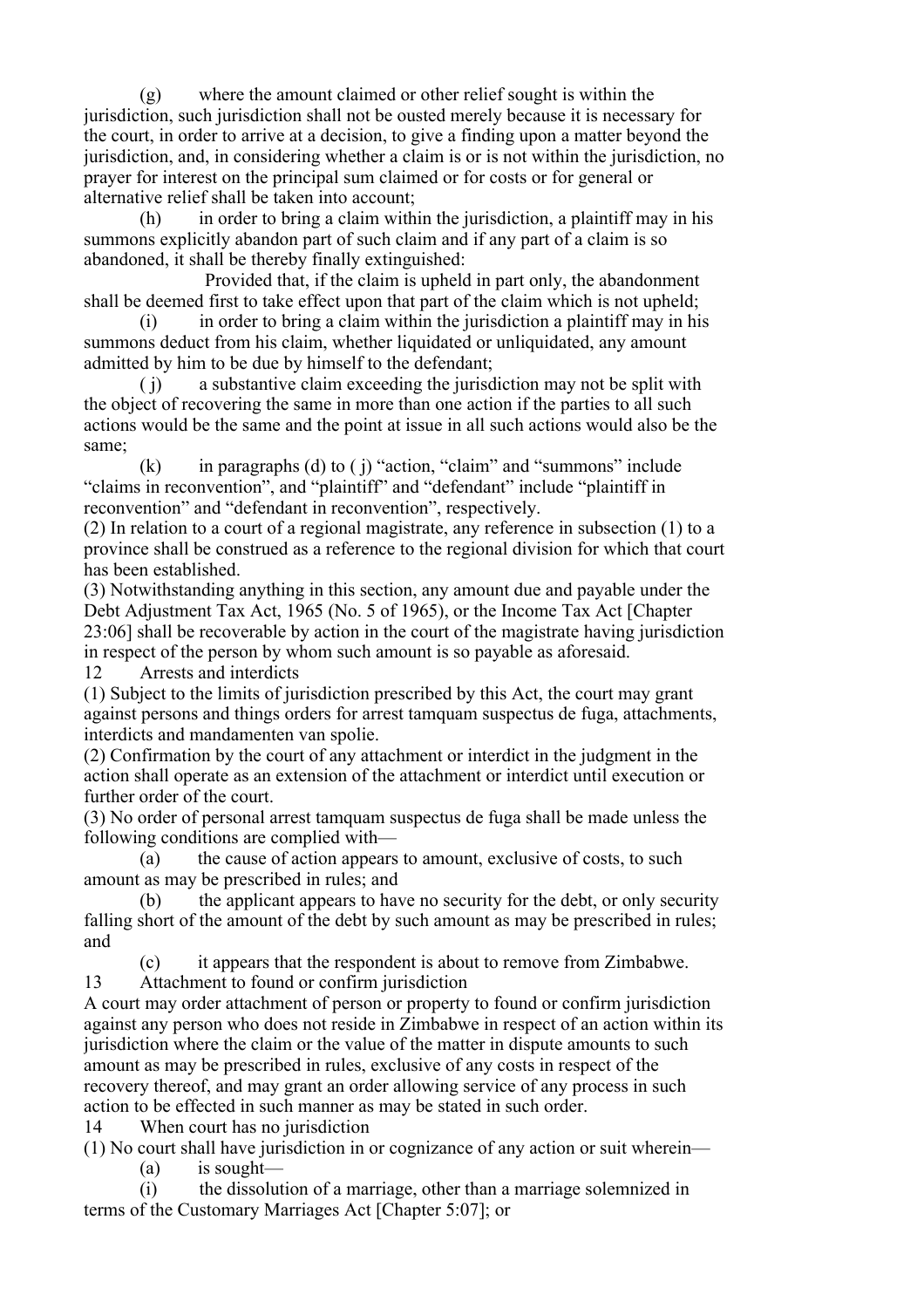(ii) separation from bed and board or of goods of spouses of a marriage, other than a marriage solemnized in terms of the Customary Marriages Act [Chapter 5:07]; or

 (iii) a declaration of nullity in relation to a marriage, other than a marriage solemnized in terms of the Customary Marriages Act [Chapter 5:07]; or

(b) the validity or interpretation of a written will or other testamentary document is in question; or

 (c) the status of a person in respect of mental capacity is sought to be affected; or

 (d) the specific performance of an act is sought without an alternative of payment of damages:

Provided that a court shall have jurisdiction to order—

 (a) the rendering of an account in respect of which the claim does not exceed such amount as may be prescribed in rules; and

 (b) the delivery or transfer of property, movable or immovable, not exceeding such amount as may be prescribed in rules; or

(e) is sought a decree of perpetual silence; or

( f ) provisional sentence is sought; or

 (g) a declaration is sought as to any existing, future or contingent right or obligation, where the person seeking the declaration does not or cannot claim any relief consequential upon such declaration:

Provided that—

(i) any court may—

 (a) in the course of any action or suit to recover damages for adultery with the wife of the plaintiff, or for the amount or value of necessaries lawfully supplied to the wife of any person, determine upon or in regard to the fact of marriage;

 (b) in the course of any action or suit for the amount or value of maintenance lawfully supplied to the child, legitimate or illegitimate, of any person, determine upon the question of affiliation;

 (c) in the course of any inquiry held under the Maintenance Act [Chapter 5:09], determine upon or in regard to the fact of marriage or upon the question of affiliation;

 so far as may be necessary for the decision of any such action, suit or inquiry, without thereby binding or being deemed or taken to bind rights in future;

 (ii) the evidence in every such case mentioned in paragraph (a) or (b) of proviso (i) shall be recorded, and the same may be put in as evidence by either plaintiff or defendant in any subsequent suit or action in the same court between the same parties in which the matters in question in the former suit or action shall again come into dispute.

(2) A court shall not have jurisdiction in any case relating to the validity, effect or interpretation of an oral will made in terms of section 11 of the Wills Act [Chapter 6:06], unless—

 (a) the testator of the will concerned was normally resident within the province either when he made the will or when he died; or

(b) the testator of the will concerned was born within the province; or

 (c) the majority, by number or value, of the beneficiaries under the will concerned were normally resident within the province when the testator died; or

(d) the will was made within the province; or

 (e) to the extent that the will disposes of any interest in immovable property, the immovable property is situated within the province.

(3) In relation to a court of a regional magistrate, any reference in subsection (2) to a province shall be construed as a reference to the regional division for which that court has been established.

15 Counterclaim exceeding jurisdiction

(1) When in answer to a claim within the jurisdiction of a court the defendant sets up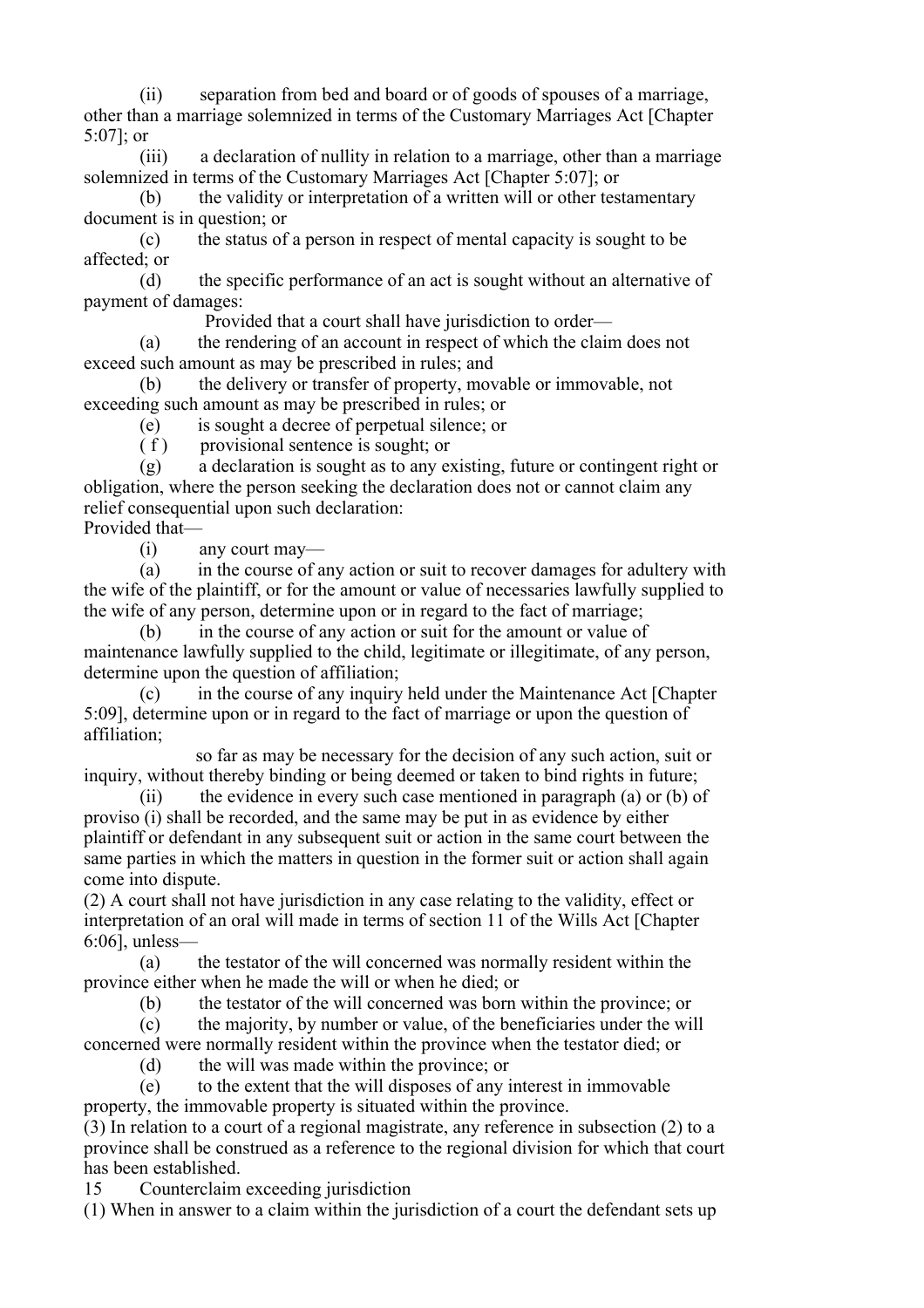a counterclaim exceeding the jurisdiction, the claim shall not on that account be dismissed, but the court may, if satisfied that the defendant has prima facie a reasonable prospect on his counterclaim of obtaining a judgment in excess of its jurisdiction, stay the action for a reasonable period in order to enable him to institute an action in a competent court; and the plaintiff in the magistrates court may, notwithstanding his action therein, counterclaim in such competent court and in that event all questions as to the costs incurred in the magistrates court shall be decided by that competent court.

(2) If the period for which any action referred to in subsection (1) has been stayed has expired and the defendant has failed to issue and serve a summons in a competent court in relation to the matters and the subject of the counterclaim, the magistrates court shall on application either—

(a) stay the action for a further reasonable period; or

 (b) dismiss the counterclaim, whether the defendant does or does not reduce such counterclaim to an amount within the jurisdiction of the court. (3) If the defendant has failed to institute action within such further period or if the action instituted by the defendant be stayed, dismissed, withdrawn or abandoned, or if the competent court has granted absolution from the instance thereon, the magistrates court shall, upon application, dismiss the counterclaim and shall proceed to determine the claim.

16 Assessors

In any action the court may, with the approval of the Minister, summon to its assistance to act as assessors, in an advisory capacity, one or more persons who are willing so to do and who have skill and experience in any matter which may have to be considered in the action.

17 Change of place of hearing

(1) Any action or proceedings may, with the consent of all the parties thereto, or upon the application of any party and with due regard to the relative expense and inconvenience which would result from the trial of such action or proceedings in the court wherein summons has been issued, be transferred by the court to any other court having jurisdiction in such action or proceedings.

(2) An interpleader summons, if issued in the court of the province in which the property was attached, may, at the discretion of the court, be remitted for trial to the court in which the judgment was given.

(3) An action commenced in a periodical or circuit court may, at the discretion of the court, be transferred to the ordinary stated place of sitting of the court or vice versa. 18 Judgments

The court may, as the result of the trial of an action grant—

(a) judgment for the plaintiff in respect of his claim in so far as he has proved the same;

 (b) judgment for the defendant in respect of his defence in so far as he has proved the same;

 (c) absolution from the instance, if it appears to the court that the evidence does not justify the court in giving judgment for either party;

 (d) such judgment as to costs as may be just, including an order that one party pay the costs of the other party on a legal practitioner and client basis. 19 Costs caused by default of witness

The court may order the costs of any postponement or adjournment occasioned by the default of a witness or any portion of such costs to be paid out of any fine imposed upon such witness.

20 Writs of execution

(1) When a court gives judgment for the payment of money the amount shall be recoverable, in case of failure to pay the same forthwith or at the time or times and in the manner ordered by the court, by execution against the movable property and, if there is not found sufficient movable property to satisfy the judgment, then against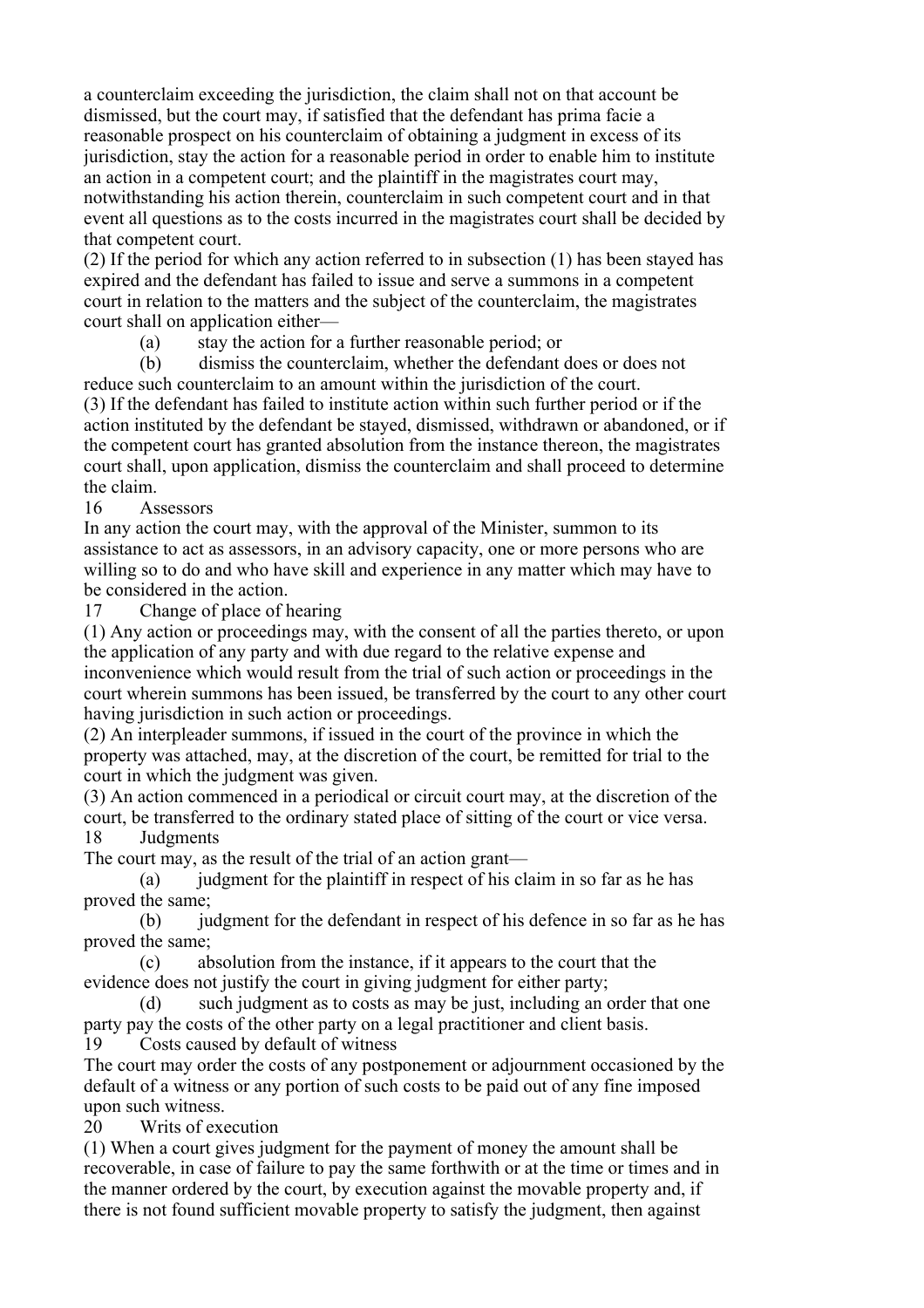the immovable property of the party against whom such judgment has been given. (2) No immovable property which is subject to any claim preferent to that of the judgment creditor shall be sold in execution unless—

 (a) the judgment creditor has caused such notice in writing of the intended sale in execution to be served personally upon the preferent creditor as may be prescribed in rules; or

 (b) a magistrate of the regional division or, as the case may be, province in which the property is situate has, upon the application of the judgment creditor and after inquiry into the circumstances of the case, directed what steps shall be taken to bring the intended sale to the notice of the preferent creditor, and those steps have been carried out:

#### and unless—

 (i) the proceeds of the sale are sufficient to satisfy the claim of such preferent creditor in full; or

 (ii) the preferent creditor confirms the sale in writing, in which event he shall be deemed to have agreed to accept such proceeds in full settlement of his claim. (3) A sale in execution of such immovable property as is referred to in subsection (2) shall take place within such period of the date of attachment and in such manner as may be provided in rules.

(4) No writ of execution shall be issued after the lapse of two years, calculated from the day on which judgment is pronounced, unless the said judgment has first been revived, but writs of execution once issued shall remain of force until such time as the judgment has been satisfied.

(5) A judgment may be revived either in the court in which it was pronounced or in any other court having jurisdiction in respect of the judgment debtor.

21 Report by officer charged with execution of writ

An officer charged with the execution of any writ in terms of section twenty shall once a month, calculated from the date of issue of such writ, and oftener if thereto required by the magistrate, report to the clerk of the court by endorsement on such writ what he has done thereon and shall send a copy of such endorsement to the judgment creditor, his legal practitioner or agent.

22 Messenger's powers

(1) A messenger executing any process of execution against movable property may, by virtue of such process, also seize and take any money or bank notes, and may seize, take and sell in execution cheques, bills of exchange, promissory notes, bonds or securities for money belonging to any person against whom the execution was issued.

(2) The messenger may also hold any cheques, bills of exchange, promissory notes, bonds or securities for money which have been seized or taken as security for the benefit of the execution creditor for the amount directed to be levied by the execution so far as it is still unsatisfied, and the execution creditor may, when the time for payment has arrived, sue in the name of the execution debtor or in the name of any person in whose name the execution debtor might have sued, for the recovery of the sum secured or made payable thereby.

(3) The messenger may also under any process of execution against movable property attach and sell in execution the interest of the execution debtor in any movable property belonging to him and pledged or sold under a suspensive condition to a third person, and may also sell the interest of the execution debtor in property, movable or immovable, leased to the execution debtor or sold to him under any hire-purchase contract or under a suspensive condition.

(4) When, if the sale had not been in execution, it would have been necessary for the execution debtor to endorse a document or to execute a cession in order to pass the property to a purchaser, the messenger may so endorse the document or execute the cession as to any property sold by him in execution.

(5) The messenger may also, as to immovable property sold by him in execution, do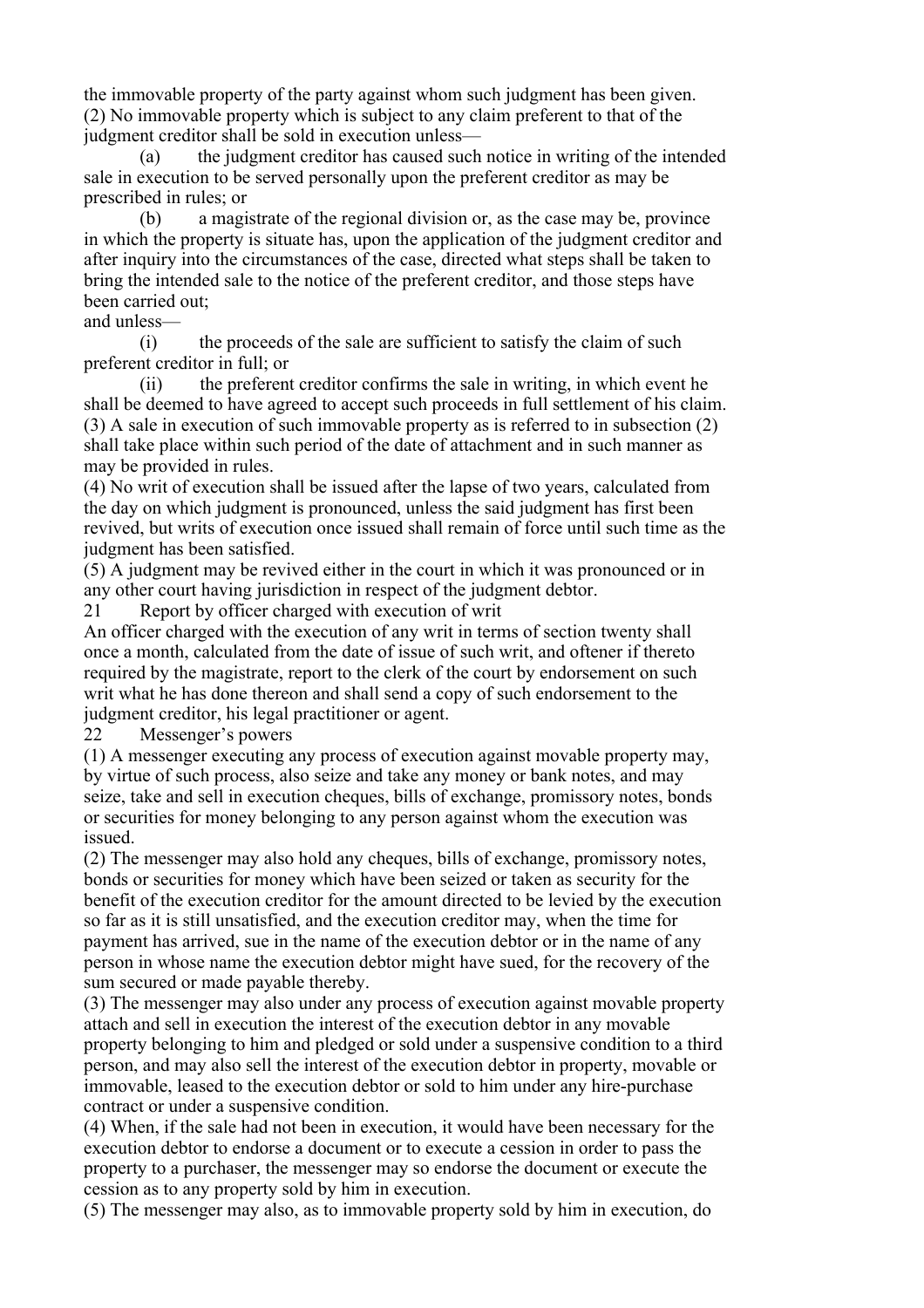anything necessary to effect registration of transfer and anything done by the messenger under this subsection or subsection (4) shall be as valid as if he were the execution debtor.

(6) Where judgment is given against a member of a partnership or syndicate in an action in which he individually was plaintiff or defendant, his interest in the partnership or syndicate, or other property held jointly with any other person or persons, may be attached and sold in execution.

23 Force of process

(1) Every process out of any court shall have force throughout Zimbabwe.

(2) Any process issued out of any court may be served or executed through the messenger of the court out of which process is issued or through any other messenger:

Provided that no costs shall be payable in excess of the costs of personal service in the cheapest and most effective manner suited to the circumstances.

24 Return of messenger, deputy messenger, etc.

The return of a messenger, a deputy messenger or a police officer referred to in subsection (5) of section ten as to what has been done upon any process issued out of any court shall be prima facie evidence of the matters stated therein.

25 What property may not be attached

In respect of any process of execution issued against any person out of any court, the following property shall be protected from seizure and shall not be attached or sold—

 (a) the necessary beds, bedding and wearing apparel of the person against whom the execution is levied and of his family;

 (b) the necessary furniture and household utensils in so far as the same do not exceed in value such sum as may be prescribed in rules;

 (c) the supply of food and drink in the house sufficient for the needs of the family during one month;

 (d) necessary tools and implements of trade or the tools necessarily used in the cultivation of land by the said person in so far as the same do not exceed in value such sum as may be prescribed in rules;

 (e) professional books, documents or instruments necessary to the calling of the said person in so far as the same do not exceed in value such sum as may be prescribed in rules.

26 Summons for civil imprisonment

(1) Where it appears either that a judgment has remained unsatisfied for seven clear days or, from the admission in writing or in open court of any judgment debtor or by the return of the messenger to any process of execution, that such judgment debtor has not sufficient property liable to be attached in execution to satisfy the judgment debt and costs, the judgment creditor may take out a summons calling upon the judgment debtor to show cause why a decree of civil imprisonment should not be made against him.

(2) Such summons may be taken out either in the court wherein the original judgment was given or in the court of any regional division or province wherein the judgment debtor is for the time being residing, carrying on business or employed.

(3) Where it appears from the return of the summons that service was effected elsewhere than within the province of the court from which the summons was issued, the proceedings shall, unless the judgment debtor appears, be stayed until the court is satisfied that the judgment debtor has been paid or tendered the sum which would have been payable to him if he had been subpoenaed as a witness.

27 Decree of civil imprisonment

The court may, upon the return of the summons and whether the judgment debtor appears or not, make a decree of civil imprisonment against such judgment debtor and authorize the issue of a warrant for his arrest and detention in any prison named in such warrant:

Provided that—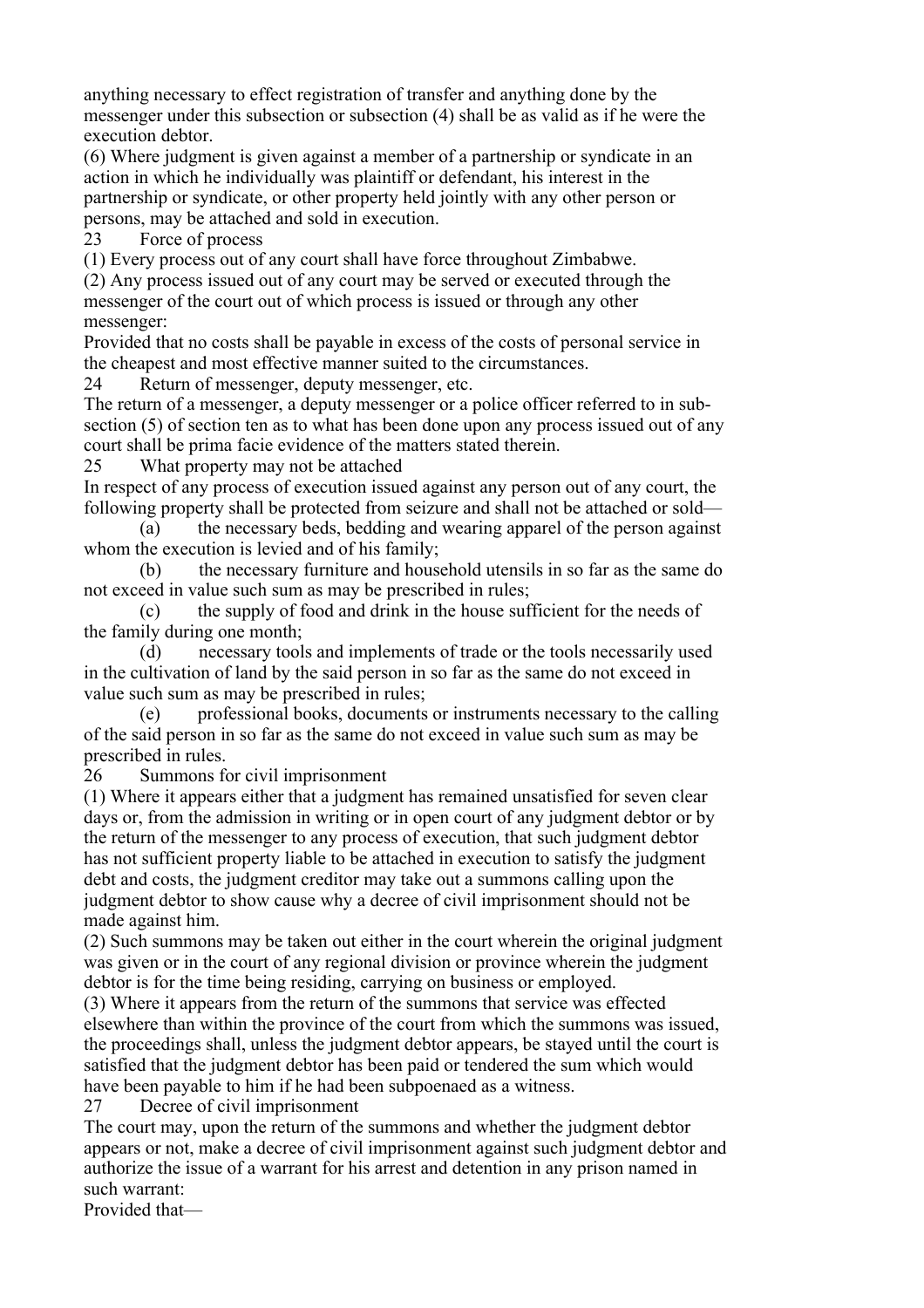(i) the court may at any time suspend the execution of or suspend or altogether discharge any such decree or warrant upon such terms as may appear to the court to be fair and reasonable;

 (ii) no such decree shall be pronounced and no such warrant shall be issued if the judgment debtor proves to the satisfaction of the court that he has no means of satisfying the judgment debt either wholly or in part and either out of his present means or out of future earnings or income, unless it appears that the judgment debtor—

 (a) has wilfully made away with any property in order to defeat or delay payment of the judgment debt; or

 (b) is able to earn sufficient to satisfy the judgment debt by instalments or otherwise to settle the same, but in order to defeat or delay payment of the judgment debt wilfully refuses to do so; or

(c) is squandering his money or is apparently living beyond his means;

 (iii) in computing the degree to which the debtor can satisfy such debt the court shall take into consideration the conditions under which he obtains his income and the amount of his necessary expenses and those of the persons dependent on him;

 (iv) the court of any regional division or province wherein a judgment debtor is arrested shall have the same jurisdiction as the court from which the warrant was issued to suspend such warrant, and may cancel or vary any order of suspension made by itself, but such first-mentioned court may not discharge altogether any warrant issued out of any other court.

28 Costs in proceedings for civil imprisonment

(1) Upon the hearing of any proceedings for civil imprisonment, unless it appears to the court that the debtor has, within seven days after having notice of the judgment upon which proceedings are founded, made a bona fide offer to the judgment creditor to satisfy such judgment by instalments which the court considers fair and reasonable or notified the judgment creditor that he is unable to make any offer, which the court finds to be true, the court shall order the debtor to pay the costs of such proceedings, but if it appears that the judgment creditor, notwithstanding such offer or a true statement of the debtor that he is unable to make an offer, has instituted such proceedings, the court may order such creditor to pay the costs of the same. (2) Upon any proceedings for the suspension or discharge of any decree, warrant or

order for civil imprisonment, the costs thereof shall be borne by the judgment debtor unless it appears to the court that such proceedings are due to some default or omission by the judgment creditor.

(3) Nothing in this section shall be considered as depriving the court of its discretion to make such order as to costs in any particular case as to it may appear just.

29 Superannuation of decrees of civil imprisonment

The period of superannuation of a decree of civil imprisonment shall be two years and shall run from the date of the last payment made thereunder or, if no payment has been made thereunder, from the date of the decree, but it may be revived in the same manner as a judgment.

30 Warrant of imprisonment

When any court makes a decree of civil imprisonment against any defendant, the process for the execution of the same shall be by warrant which shall in substance be in the form prescribed in rules.

31 Period of imprisonment and effect of liberation

No judgment debtor shall be detained in prison under any such warrant as aforesaid in any case in which the debt and costs mentioned in such warrant together amount to less than ten dollars for any period longer than one month, nor in any case whatsoever for any period longer than three months; and no judgment debtor once discharged, except when discharged under an order of court suspending imprisonment, shall ever be again arrested for the same debt or cause of action:

Provided that—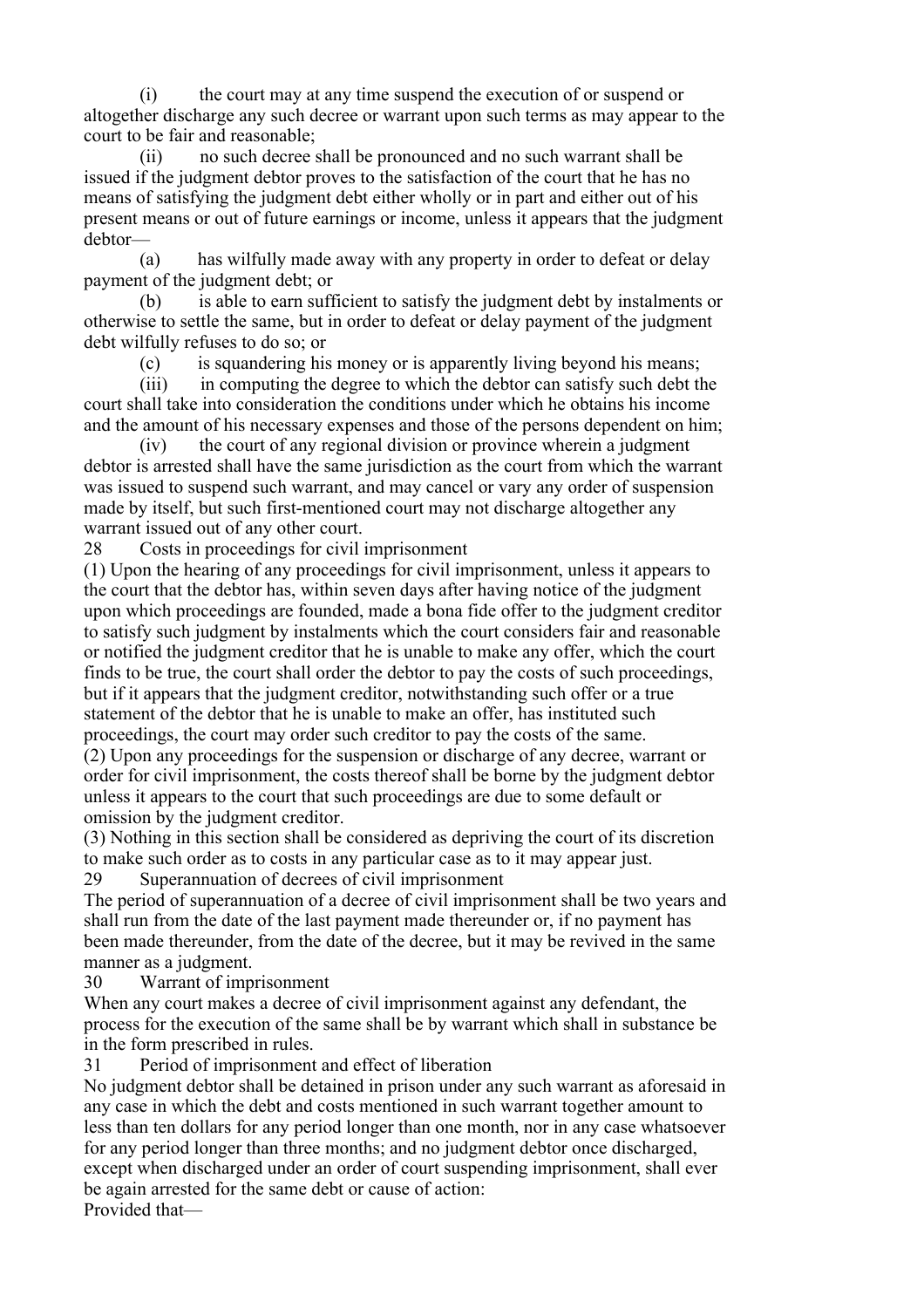(i) when any judgment debtor is discharged from prison by reason merely that any such period as aforesaid has expired, or by reason of any charges for maintenance remaining unsatisfied, such imprisonment and discharge shall not be deemed to be a satisfaction of the debt or costs for which he was taken in execution so as to prevent the judgment creditor from further executing against the property of such judgment debtor;

 (ii) every judgment debtor imprisoned under any such warrant shall be discharged forthwith upon payment of the amount of the debt and costs mentioned in the said warrant, or when the judgment creditor gives his written consent to such discharge.

32 Imprisonment and maintenance during imprisonment

The officer in charge of whatever prison is in any such warrant mentioned and referred to shall receive into his custody and retain therein according to the tenor of such warrant the person against whom the same has been sued out: Provided that—

 (i) the judgment creditor suing out the same shall pay and satisfy the charges for the maintenance of the judgment debtor;

 (ii) it shall be lawful for such officer in charge as aforesaid, in case any such charges remain unsatisfied, to discharge the judgment debtor from custody forthwith.

33 Garnishee orders

(1) On the ex parte application to a court, hereinafter called "the court", of any person who has obtained in a magistrates court, community court or primary court any judgment for the payment of any money, and upon such evidence as may be required, that such judgment is still unsatisfied and of the amount still payable thereunder, and that any other person living or carrying on business within the jurisdiction of the court is indebted to the person against whom such judgment has been obtained, hereinafter called "the debtor", the court may order such other person, hereinafter called "the garnishee", to pay to the messenger, or to the judgment creditor or to his legal practitioner or agent, so much of the debt actually due from him to the debtor as may be sufficient to satisfy the judgment, together with the costs of the garnishee proceedings and any costs previously incurred in attempting to obtain execution of the judgment, or failing such payment, to appear before the court on a day to be named in the order and show cause why he should not pay the debt.

(2) Subject to subsection (8), an order in terms of subsection (1) shall be served on the garnishee and a copy thereof on the judgment debtor by the messenger either personally or in such other manner as the court directs in the same manner as a summons is directed to be served by any law or rule relating to the service of a summons in civil proceedings, and the service of such order shall operate as an interdict restraining the alienation of the debt by the garnishee except as directed in the order.

(3) If the garnishee does not dispute that the debt is due from him to the debtor, or allege that he has a set-off against the debtor, or that the debt sought to be attached belongs to or is subject to a lien by some other person, or if he does not appear to show cause, as is mentioned in subsection (1), the court may, if satisfied by the return endorsed upon the order that the same has been duly served, further order execution to issue against the garnishee for so much of the debt as may be sufficient to satisfy the judgment, together with the costs of the garnishee proceedings, and the process for the execution of the order shall be as nearly as possible in accordance with the laws in force relative to the process for the execution of judgments:

Provided that the judgment debtor shall have the right to appear and to be heard. (4) If the garnishee disputes his liability to pay the debt, or alleges that the debt sought to be attached is subject to a set-off or belongs to or is subject to a lien by some other person, the court, instead of making a further order as in subsection (3) is provided, shall, subject to the limitations as to jurisdiction imposed in civil cases,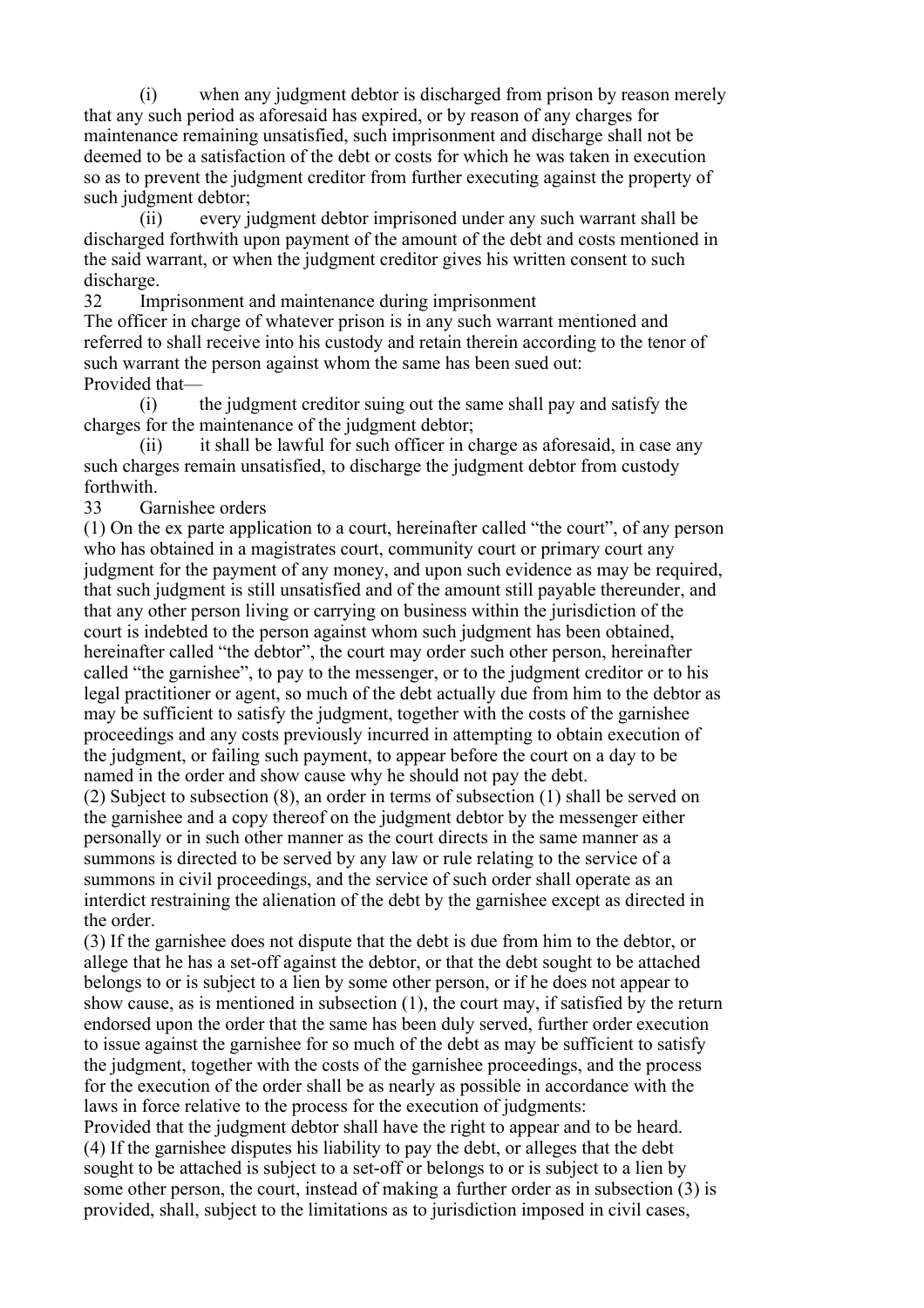proceed to hear and determine the question of such liability or of the rights of such other person and may order such other person to appear and state the nature and particulars of his claim to or upon the said debt.

(5) After hearing the garnishee or such other person referred to in subsection (4) and their witnesses or, in case of the non-appearance after order of such other person, the court may order execution to issue against the garnishee in the manner provided by subsection (3) and may declare the claim of such other person to be barred, or may make such other order as to the court seems proper, upon such terms in all cases with respect to any set-off, lien or charge of such other person, and upon such terms with respect to costs, as the court thinks just and reasonable.

(6) A garnishee order may authorize the attachment of salary or wages, whether due and payable at the time of the grant of the order or to be earned in the future, and may order the payment of the debt and costs by instalments therefrom: Provided that—

 (i) the court is satisfied that, after satisfaction of the order, sufficient means will remain for the maintenance of the debtor and those dependent upon him;

 (ii) the court may at any time, on the application of the judgment creditor or the judgment debtor, suspend, vary or discharge the order.

(7) Payment made by or execution levied upon the garnishee under this section shall be a valid discharge of the debt due from him to the debtor to the amount paid or levied.

(8) In any case where the State is the garnishee, the order to be served in terms of subsection (2) shall be served—

 (a) where the order relates to salary or wages of a person who is employed by the State and whose salary or wages are paid by the Salary Service Bureau, upon the person in charge of the Salary Service Bureau in Harare;

 (b) in any other case, upon such person as may be prescribed in rules. (9) The costs of any proceedings under this section shall be in the discretion of the court.

(10) The magistrate shall transmit certified copies of any orders made, and a certificate of the amounts paid or levied under this section, to the clerk of the court in which the judgment was obtained against the debtor.

34 Order of attachment of property in security of rent

(1) Upon an affidavit by or on behalf of the landlord of any house, land or premises situate within the court's regional division or province, as the case may be, that an amount of rent not exceeding the jurisdiction of the court is due and in arrear in regard to that house, land or premises, and that the rent has been demanded in writing for the space of seven days and upwards or, if not so demanded, that the deponent believes that the tenant is about to remove the movable property in and upon the premises in order to defeat and avoid the payment of the rent due and in arrear, and upon security being given to the satisfaction of the clerk of the court to pay and satisfy all damages, costs and charges which the tenant of such house, land or premises, or any other person, may sustain or incur by reason of the seizure or arrest hereinafter mentioned if such seizure and arrest are thereafter set aside, the court may, upon application, issue an order to the messenger authorizing and requiring him to seize and arrest so much of the movable property in or upon the house, land or premises in question, and subject to the landlord's hypothec for rent, as may be sufficient to satisfy the amount of rent due and in arrear, together with the costs of such application and of any action for the rent due and in arrear.

(2) Any person affected by the order referred to in subsection (1) may apply to have it set aside.

(3) A respondent whose property has been attached in terms of subsection (1) may, by notice in writing to the clerk of the court, admit that such property is subject to the landlord's hypothec for an amount to be specified in the notice, and may consent that such property be sold in satisfaction of the amount specified and costs; and the notice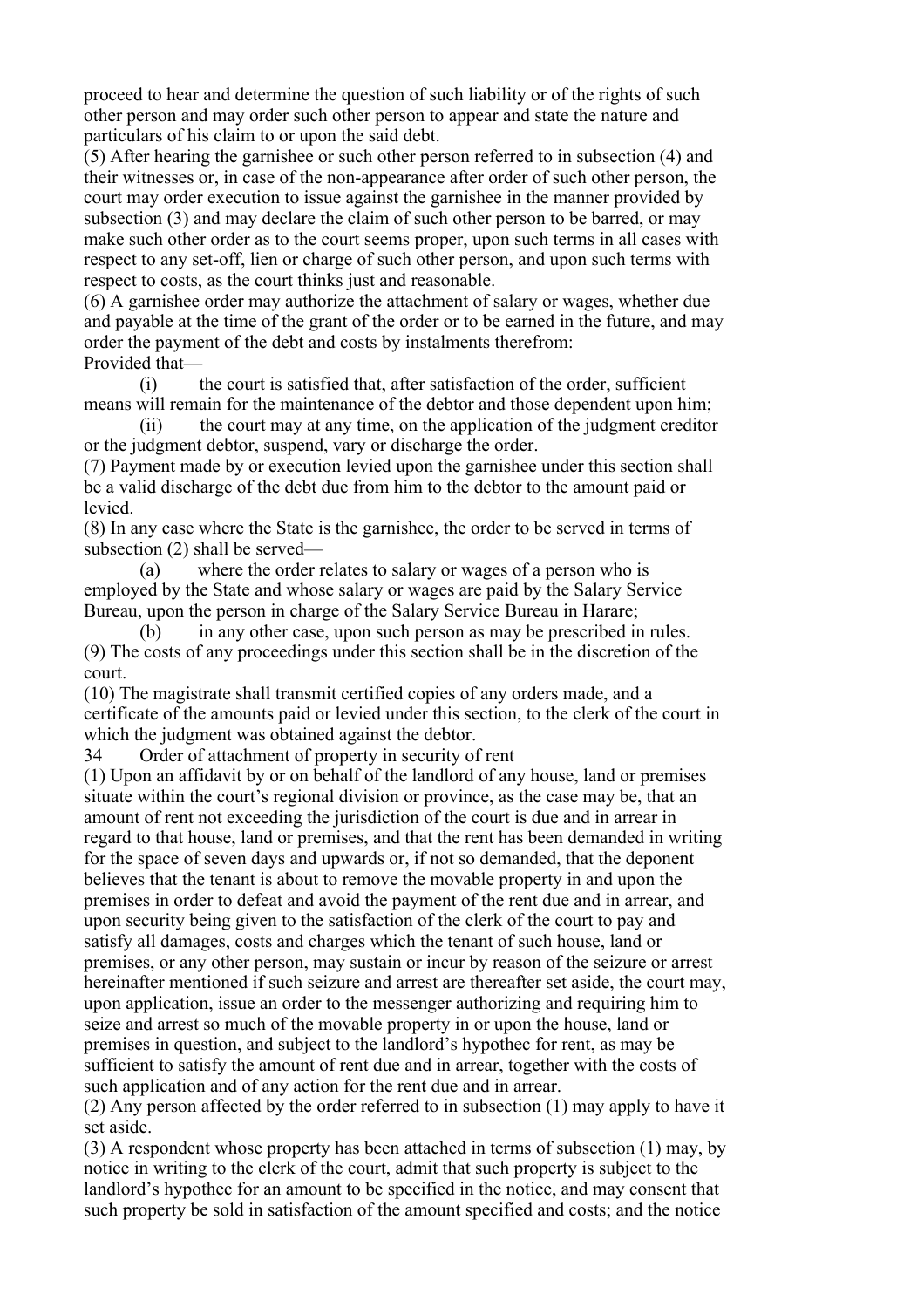shall have the same effect as a consent to judgment for the amount specified.

35 Proceedings for recovery of possession of house upon return of nulla bona in action for rent

When a judgment of any court has been obtained for the amount of any rent of any house, land or premises, and it appears by the messenger's return that no movable property has been found with which to satisfy the judgment, it shall be lawful for the plaintiff to serve upon the defendant a notice in writing informing him that application will be made to that court for an order directing him to deliver possession of the house, land or premises in respect of which the rent is due:

Provided that no claim or demand for the delivery of possession as aforesaid shall be entertained in any case in which the lease or the term thereof yet to come and unexpired is of a value which is above the jurisdiction of the court.

36 Decree of delivery of possession and its effects

(1) It shall be lawful for the court, upon proof of the return and of the due service of the notice referred to in section thirty-five, and after hearing the plaintiff and also the defendant if he appears, to direct the defendant to deliver possession of the house, land or premises in question at such time and date as may be specified by the court, and thereupon the clerk of the court shall, upon the application of the plaintiff, issue a warrant in terms of such order authorizing and requiring the messenger to put the plaintiff into possession of the house, land or premises.

(2) A warrant in terms of subsection (1) shall in substance be in the form prescribed in the rules, and the messenger shall execute such warrant against the defendant and all persons claiming from, through or under him, and thereupon every previous contract or agreement for the lease or use of the house, land or premises in question by the defendant from the plaintiff shall become void:

Provided that the execution of the warrant referred to in subsection (1) shall not operate as a satisfaction or extinction of the rent recovered by the judgment referred to in section thirty-five.

37 Court in certain cases may, in action for rent, decree delivery of possession If it is made to appear to any court at the time of the hearing of any action brought for the recovery of any rent referred to in section thirty-five, either by the admission of the defendant or otherwise, and whether such defendant personally appears at any such hearing or not, that there is not sufficient property to satisfy any process of execution in respect of such rent, the court may then, and without the issue of any such process or any fresh summons, direct the defendant to deliver possession as aforesaid in like manner as if he had been duly served with a notice in manner and form as provided in section thirty-five.

38 When summons operates as interdict

(1) Where a summons is issued in which is claimed the rent of any house, land or premises, the plaintiff may include in such summons a notice prohibiting any person from removing any other furniture or other effects therein or thereon which are subject to the plaintiff's hypothec for rent until an order relative thereto has been made by the court.

(2) A notice in terms of subsection (1) shall operate to interdict any person having knowledge thereof from removing any such furniture or effects.

(3) Any person affected by a notice in terms of subsection (1) may apply to the court to have the same set aside.

39 Rescission and alteration of judgment

(1) In civil cases the court may—

 (a) rescind or vary any judgment which was granted by it in the absence of the party against whom it was granted;

 (b) rescind or vary any judgment granted by it which was void ab origine or was obtained by fraud or by mistake common to the parties;

 (c) correct patent errors in any judgment in respect of which no appeal is pending.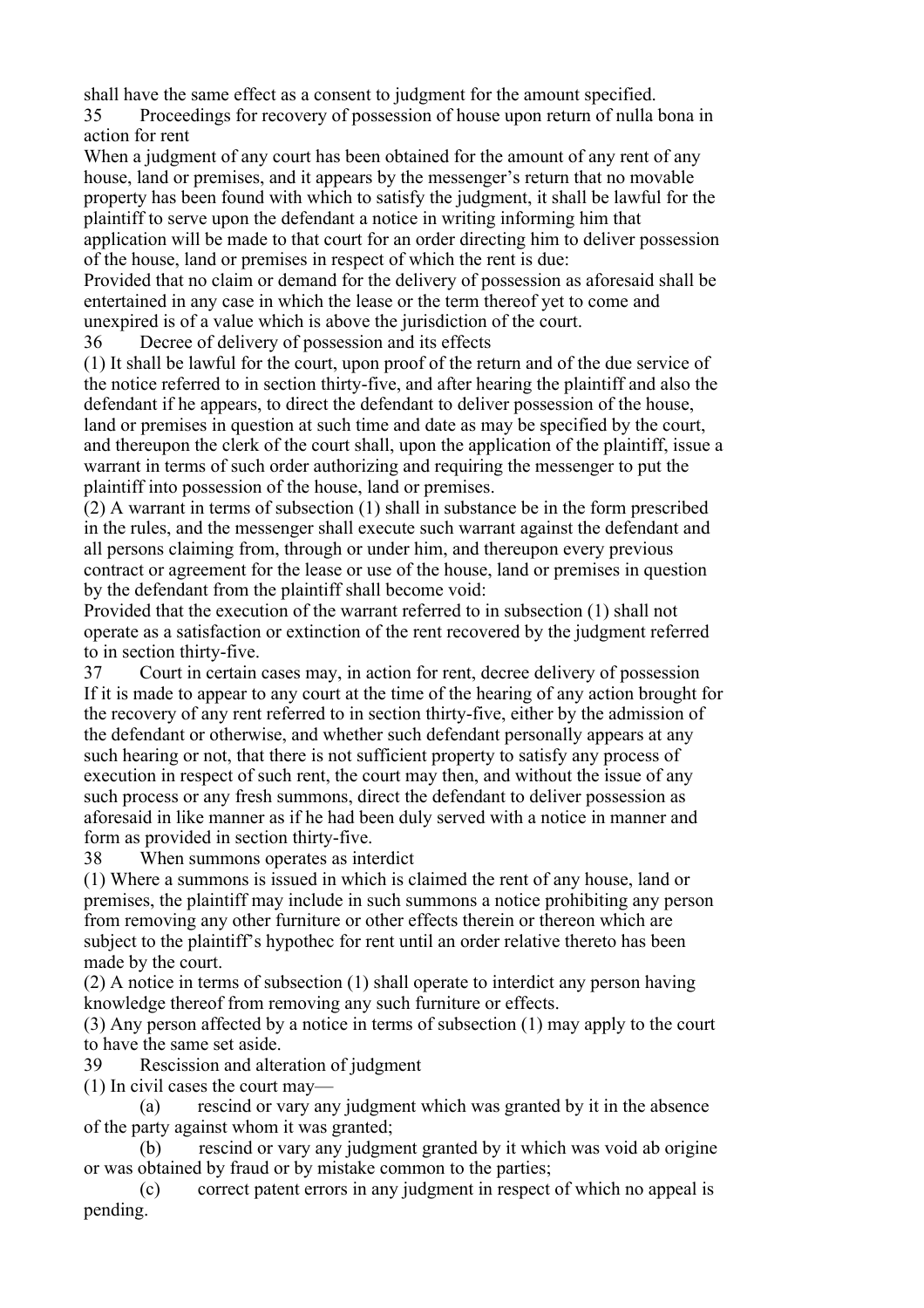(2) The powers given in subsection (1) may only be exercised after notice by the applicant to the other party and any exercise of such powers shall be subject to appeal.

(3) Where an application to rescind, correct or vary a judgment has been made, the court may direct either that the judgment shall be carried into execution or that execution thereof shall be suspended pending the decision upon the application and the direction shall be made upon such terms, if any, as the court may determine as to security for the due performance of any judgment which may be given upon the application.

40 Appeals

(1) No appeal shall lie from the decision of a court if, before the hearing is commenced, the parties lodge with the court an agreement in writing that the decision of the court shall be final.

(2) Subject to subsection (1), an appeal to the High Court shall lie against—

 (a) any judgment of the nature described in section eighteen or thirtynine;

 (b) any rule or order made in a suit or proceeding referred to in section eighteen or thirty-nine and having the effect of a final and definitive judgment, including any order as to costs;

 (c) any decision overruling an exception when the parties concerned consent to such an appeal before proceeding further in an action or when it is appealed from in conjunction with the principal case or when it includes an order as to costs.

(3) Where an appeal has been noted the court may direct either that the judgment shall be carried into execution or that execution thereof shall be suspended pending the decision upon the appeal or application.

(4) A direction in terms of subsection (3) shall be made upon such terms, if any, as the court may determine as to security for the due performance of any judgment which may be given upon the appeal or application.

41 Abandonment of whole or part of judgment appealed against The following provisions shall apply in civil cases where an appeal has been noted. except in defamation or seduction cases—

 (a) the respondent in any appeal may, by notice in writing to the appellant and the clerk of the court, abandon the whole or any part of the judgment against which such appeal is noted;

 (b) where the party abandoning any judgment in terms of paragraph (a) was the plaintiff or applicant, judgment in respect of the part abandoned shall be entered for the defendant or respondent with costs;

 (c) where the party abandoning any judgment in terms of paragraph (a) was the defendant or respondent, judgment in respect of the part abandoned shall be entered for the plaintiff or applicant in terms of the claim in the summons or application;

 (d) a judgment entered in terms of paragraph (b) or (c) shall have the same effect in all respects as if it had been the judgment originally pronounced by the court in the action or matter.

42 Agents

No person shall be admitted or enrolled as an agent in any court.

43 Costs

(1) The stamps, fees, costs and charges in connection with any civil proceedings in magistrates courts shall, as between party and party, be payable in accordance with the scales prescribed in rules.

(2) As between legal practitioner and client, the same scales as provided in subsection (1) shall apply; but the clerk of the court may in his discretion allow, at rates based so far as may be upon such scales, additional costs and charges for services reasonably performed by the legal practitioner at the request of the client for which no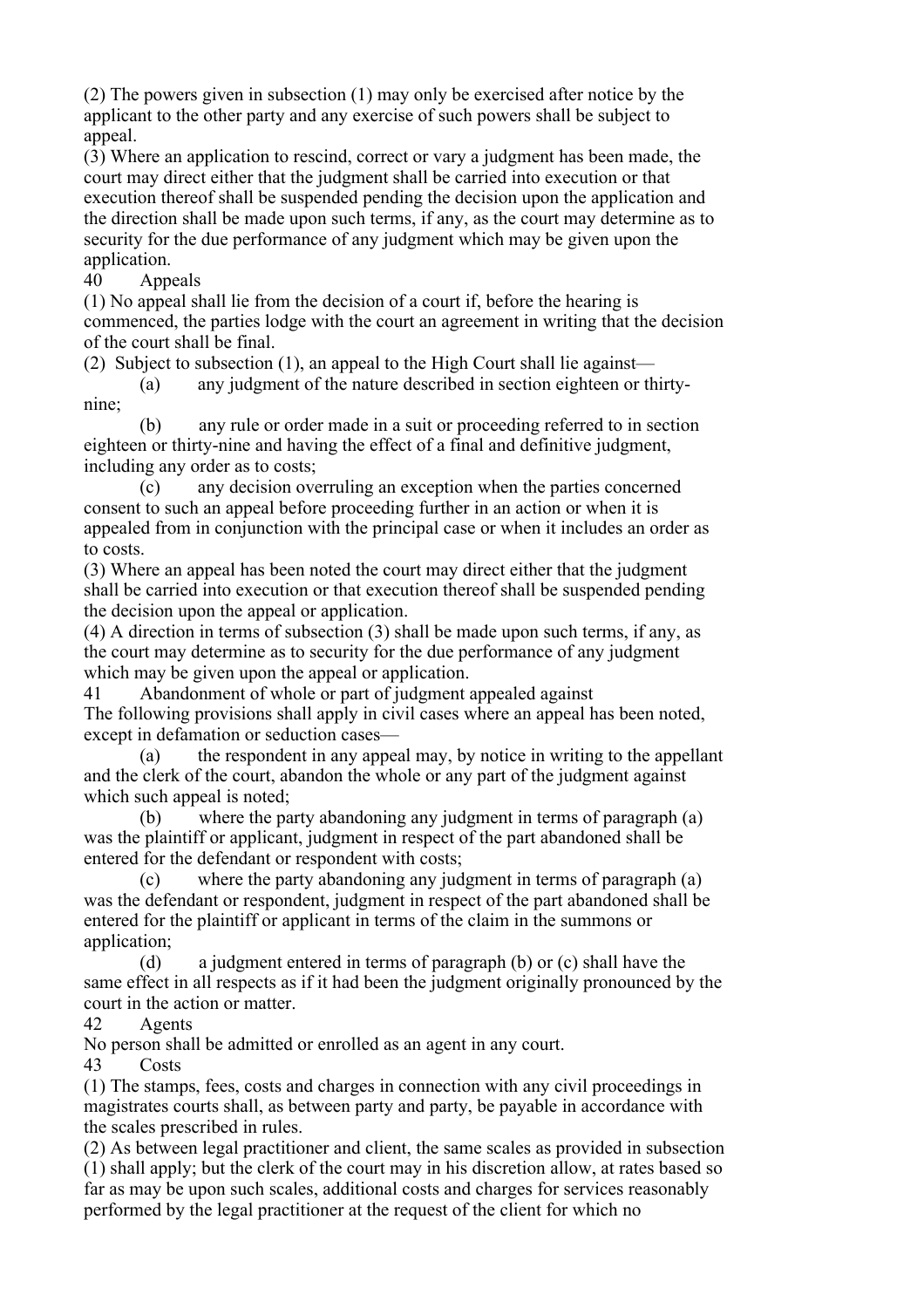remuneration is prescribed as between party and party.

(3) Payment of costs awarded by the court, otherwise than by a judgment in default of the defendant's appearance to defend or on the defendant's consent to judgment before the time for such appearance has expired, may not be enforced until they have been taxed by the clerk of the court or agreed to in writing by the parties:

Provided that the messenger's necessary charges and disbursements according to the prescribed scales for the execution of any process shall in the execution of such process be recoverable from the debtor without taxation.

(4) Any person who is liable to pay or who is sued for costs of any proceedings in a court, otherwise than under an award by the court or under a special agreement, may require that those costs shall be taxed by the clerk of the court as between legal practitioner and client, and thereupon any action for the recovery of those costs shall be stayed pending the taxation.

(5) The costs of and incidental to a taxation in terms of subsection (4) shall be borne, if not more than one-sixth is disallowed on taxation, by the person requiring the taxation and if more than one-sixth is so disallowed, by the person claiming the costs. 44 Curator ad litem, appointment of

The court may appoint a curator ad litem to any party to any proceedings in such court where such appointment is permitted or required by law. PART III

#### INTERROGATORIES (NEIGHBOURING STATES)

45 Examination by interrogatories

When any witness in any civil case brought in any magistrates court in any neighbouring state to which this Part applies, resides or is in Zimbabwe and it is certified to the magistrate of the regional division or province in which the witness resides or is, by the magistrate of the court in the neighbouring state that the evidence of the witness is required in that civil case in such court and that interrogatories to be put to the witness have been duly framed and approved under the laws as to interrogatories in force in such state, it shall be the duty of the magistrate of the regional division or province in which the witness resides or is, upon the receipt of the interrogatories together with the reasonable expenses of the witness in accordance with the tariff in force in the court to which he is subpoenaed—

 (a) to summon the witness to appear in his court and upon his appearance to take his evidence in manner and form as of a witness in a case pending in the court to which the witness is subpoenaed; and

 (b) to put to the witness the interrogatories and all other questions calculated to obtain full and true answers to the interrogatories; and

 (c) to take down or cause to be taken down in writing the evidence of the witness and to transmit the same certified as correct to the magistrate in whose court the civil case is pending.

46 Manner of summoning and penalty for non-attendance

Every witness summoned by a magistrate in terms of section forty-five to appear to answer any interrogatories referred to in that section shall be summoned in like manner and be liable to the like penalties in case of non-attendance as if the summons were a summons to give evidence in the court of the magistrate.

47 Reciprocal provision for cases pending in Zimbabwe

If at any time provision is made by law in any neighbouring state to which this Part applies for taking, by means of interrogatories, the evidence of witnesses who reside or are in that state and whose evidence is required in any civil case pending in any magistrates court in Zimbabwe, such evidence, certified as correct by the officer proper for the purpose, shall be received as evidence in such case, subject to all lawful exceptions.

48 When this Part takes effect

This Part shall take effect so far as concerns any neighbouring state as soon as the President, by statutory instrument, declares that that state has made due provision for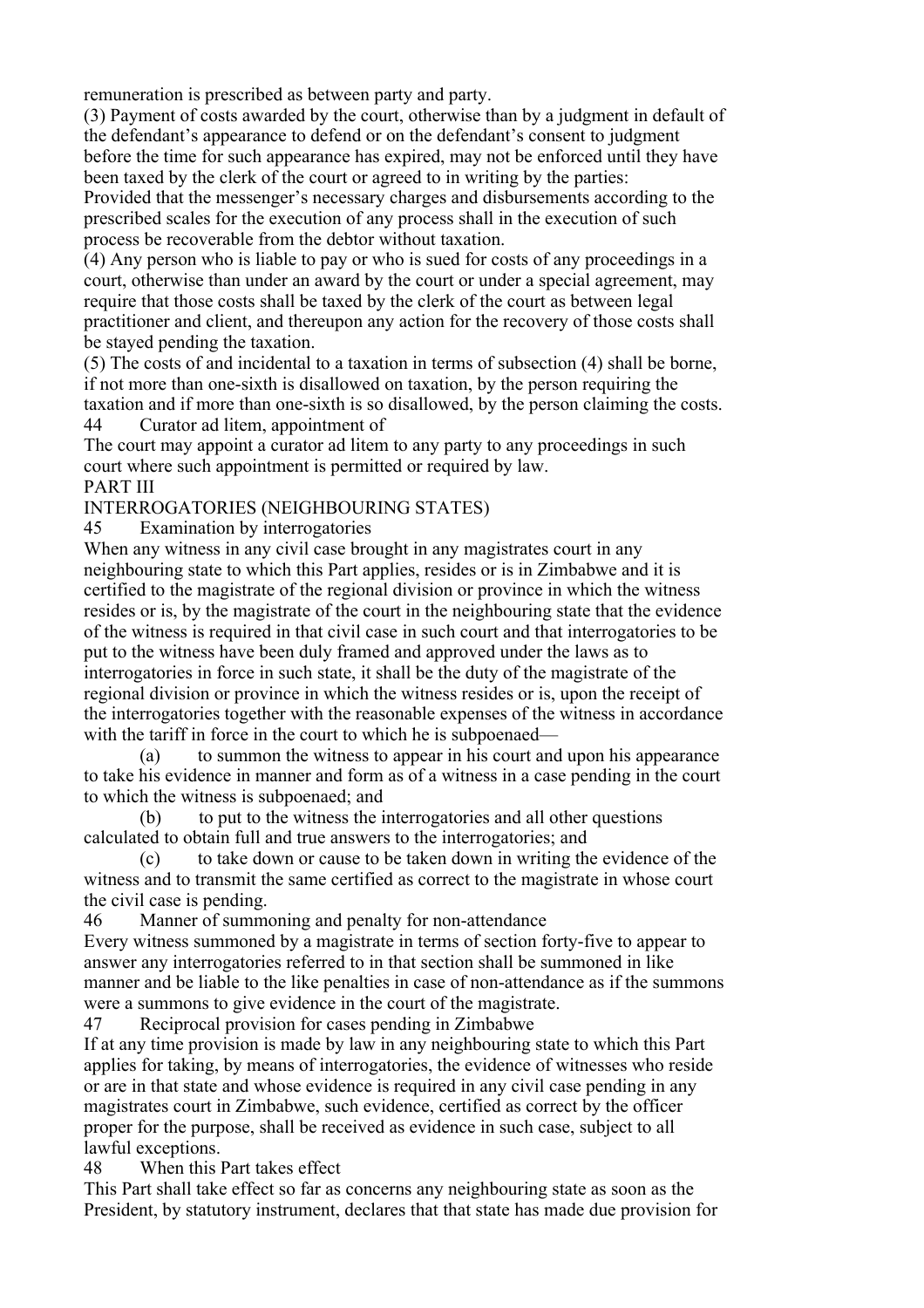taking, by interrogatories, the evidence of witnesses who reside or are in that state and whose evidence is required in civil cases in the courts of magistrates in Zimbabwe, and for the transmission of such evidence to such magistrates.

PART IV

CRIMINAL

49 Jurisdiction in criminal cases

(1) Subject to this Act and any other enactment, the court shall have jurisdiction over all offences except—

(a) treason;

(b) murder;

 (c) any offence where an enactment requires that a person convicted of the offence shall be sentenced to death.

(2) The jurisdiction of the court, other than the court of a regional magistrate, over the offence of rape shall be exercised only—

 (a) on remittal by the Attorney-General of a case for trial or sentence in such court; or

 (b) on summary trial where the person charged has not attained the age of eighteen years and the Attorney-General has in writing authorized the trial.

50 Ordinary jurisdiction as to punishment

(1) Subject to this Act and any other enactment, the jurisdiction of a court of a magistrate, other than a senior, provincial or regional magistrate, in respect of punishment for any offence shall be—

(a) on summary trial—

(i) imprisonment for a period not exceeding two years;

(ii) a fine not exceeding level seven;

[amended by Act 22 of 2001, with effect from the 10th September,2002,and further amended by the General Laws Amendment (No.2) Act 2002 promulgated on the 24th January,2003 - with retrospective effect , in terms of clause 47- from the 4th February, 2002 - Editor.]

 (b) on remittal by the Attorney-General under the increased jurisdiction given by this paragraph—

(i) imprisonment for a period not exceeding four years;

(ii) a fine not exceeding level nine.

[amended by Act 22 of 2001, with effect from the 10th September,2002and further amended by the General Laws Amendment (No.2) Act 2002 promulgated on the 24th January,2003 - with retrospective effect , in terms of clause 47- from the 4th February, 2002 - Editor.]

(2) Subject to this Act and any other enactment, the jurisdiction of a court of a senior magistrate in respect of punishment for any offence, whether on summary trial or on remittal by the Attorney-General, shall be—

(a) imprisonment for a period not exceeding four years;

(b) a fine not exceeding level nine.

[amended by Act 22 of 2001, with effect from the 10th September,2002,and amended by the General Laws Amendment (No.2) Act 2002 promulgated on the 24th January,2003 - with retrospective effect , in terms of clause 47- from the 4th February, 2002 - Editor.

(3) Subject to this Act and any other enactment, the jurisdiction of a court of a provincial magistrate in respect of punishment for any offence, whether on summary trial or on remittal by the Attorney-General, shall be—

(a) imprisonment for a period not exceeding five years;

(b) a fine not exceeding level ten.

[amended by Act 22 of 2001, with effect from the 10th September,2002,and amended by the General Laws Amendment (No.2) Act 2002 promulgated on the 24th January,2003 - with retrospective effect , in terms of clause 47- from the 4th February, 2002 - Editor.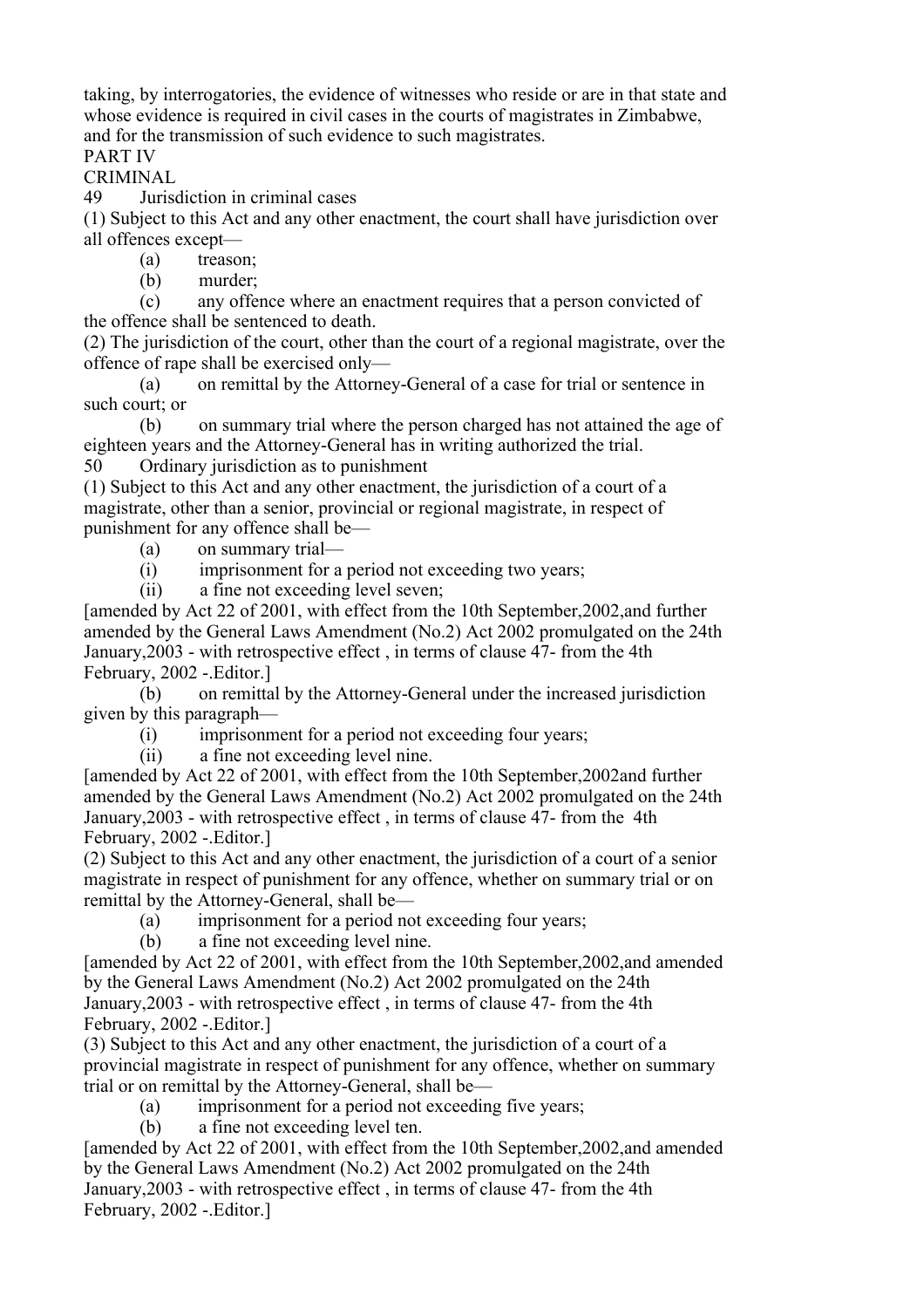(4) Subject to this Act and any other enactment, the jurisdiction of a court of a regional magistrate in respect of punishment for any offence, whether on summary trial or on remittal by the Attorney-General, shall be—

(a) imprisonment for a period not exceeding ten years;

(b) a fine not exceeding level twelve.

[amended by Act 22 of 2001, with effect from the 10th September,2002,and amended by the General Laws Amendment (No.2) Act 2002 promulgated on the 24th January,2003 - with retrospective effect , in terms of clause 47- from the 4th February, 2002 - Editor.]

(5) Subject to this Act and any other enactment, a court may impose upon a person convicted of an offence a punishment of both a fine and imprisonment.

(6) Subject to section 353 of the Criminal Procedure and Evidence Act [Chapter 9:07], a court shall have jurisdiction to impose corporal punishment in terms of that section, not exceeding six cuts, upon a convicted person who has not attained the age of eighteen years.

(7) Where any enactment provides that for any offence there may be imposed any forfeiture or confiscation, the court before which such offence is prosecuted may impose such forfeiture or confiscation in addition to any other penalty. (8) This section shall not be construed as—

 (a) authorizing a court to impose a punishment for any offence which is greater than may lawfully be imposed for that offence; or

 (b) preventing a court from imposing a greater or different punishment for any offence, if the court is expressly authorized to do so by any enactment.

51 Special jurisdiction as to punishment

(1) Notwithstanding section fifty, the jurisdiction of a court of magistrate, other than a regional magistrate, in respect of punishment for—

- (a) public violence; or
- (b) arson; or

 $(c)$ :

(c) malicious injury to property; or

(d) an attempt to commit an offence referred to in paragraph (a), (b) or

whether on summary trial or remittal by the Attorney-General, shall be—

(i) imprisonment for a period not exceeding seven years;

(ii) a fine not exceeding level eleven.

[amended by Act 22 of 2001, with effect from the 10th September,2002and amended by the General Laws Amendment (No.2) Act 2002 promulgated on the 24th January,2003 - with retrospective effect , in terms of clause 47- from the 4th February, 2002 - Editor.

(2) Notwithstanding section fifty, the jurisdiction of a court of a regional magistrate in respect of punishment for—

 (a) public violence, arson, malicious injury to property or an attempt to commit any such offence; or

[amended by Act 8 of 2001,with effect from 17th August, 2001.]

 (b) robbery or attempted robbery, if the court finds in terms of subsection (3) that aggravating circumstances were present;

whether on summary trial or remittal by the Attorney-General, shall be—

(i) imprisonment for a period not exceeding twelve years;

(ii) a fine not exceeding level thirteen.

[amended by Act 22 of 2001, with effect from the 10th September,2002., and amended by the General Laws Amendment (No.2) Act 2002 promulgated on the 24th January,2003 - with retrospective effect , in terms of clause 47- from the 4th February, 2002 - Editor.

(3) A regional magistrate shall find aggravating circumstances to have been present in relation to an offence specified in paragraph (b) of subsection (2) if it is proved—

(a) that the offender or an accomplice of the offender, whether or not it is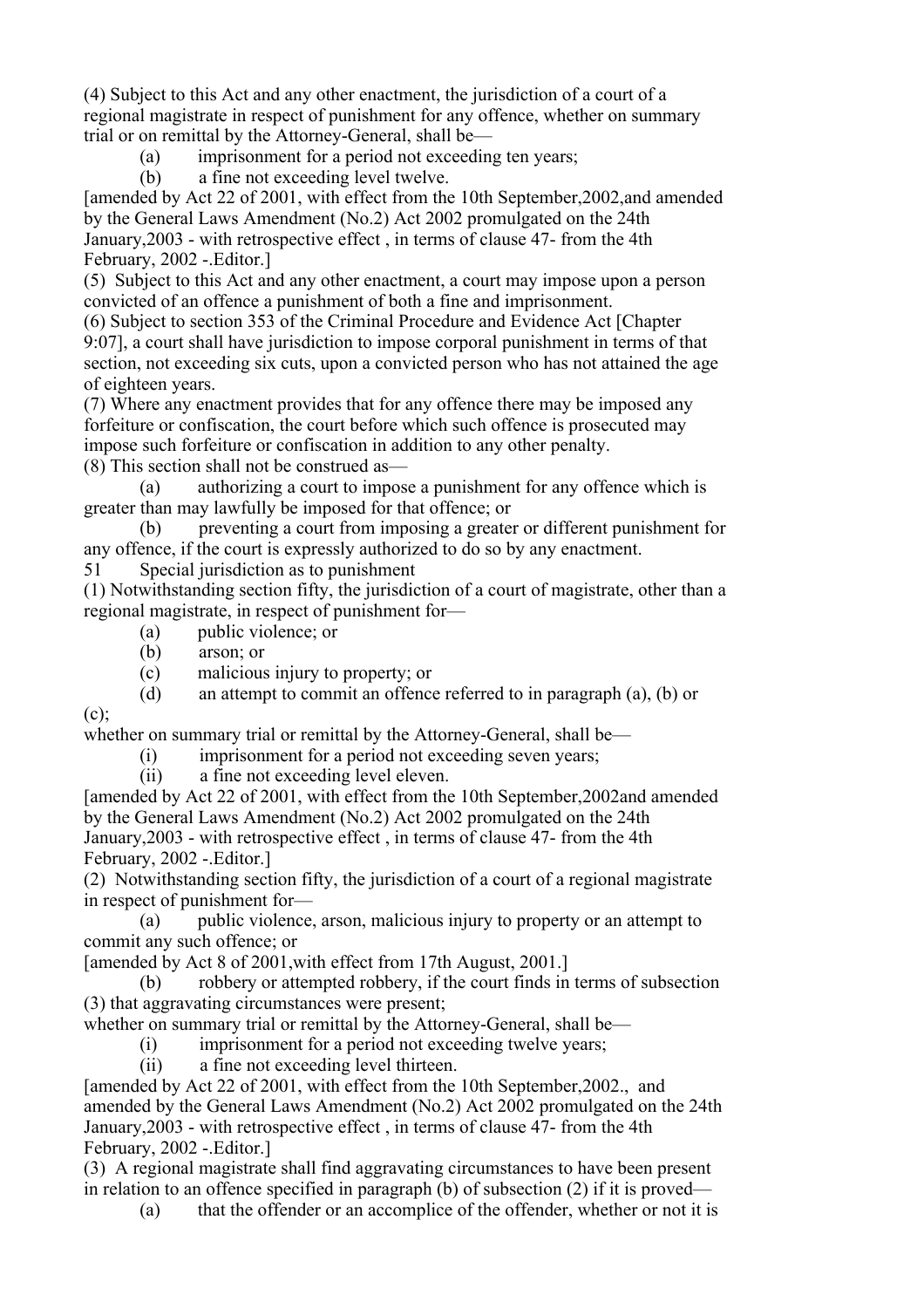proved which, possessed a firearm or dangerous weapon; or

(b) inflicted or threatened to inflict grievous bodily harm; or

(c) unlawfully killed a person;

on the occasion that the offence was committed, whether before, during or after the commission of the offence.

(4) Notwithstanding section fifty, the jurisdiction of a regional magistrate in respect of punishment for a sexual offence, whether on summary trial or remittal by the Attorney-General, shall be—

(a) imprisonment for a period not exceeding twenty years;

(b) a fine not exceeding level fourteen.

[amended by Act 22 of 2001, with effect from the 10th September,2002 and amended/inserted/repealed by the General Laws Amendment (No.2) Act 2002 promulgated on the 24th January,2003 - with retrospective effect , in terms of clause 47- from the 4th February, 2002 -.Editor.]

(5) For the purposes of subsection (4)—

"sexual offence" means—

(a) rape or sodomy; or

 (b) a contravention of section 3, 4, 5, 6, 8 or 15 of the Sexual Offences Act [Chapter 9:21]; or

 (c) an attempt to commit an offence referred to in paragraph (a) or (b). [Subsections (4) and (5) inserted by Act 8 of 2001, with effect from 17th August, 2001.]

52 Magistrate may be assisted by assessors

(1) In the case of any summary trial or trial on remittal by the Attorney-General—

 (a) a regional magistrate may, subject to the directions of the chief magistrate and before any evidence has been led, choose to sit with him at the trial as assessor or assessors any person who is, or any two persons who are, qualified in terms of section 6 of the High Court Act [Chapter 7:06] to act as assessors in the High Court; and

 (b) any other magistrate may, subject to the approval of the Minister and before any evidence has been led, choose to sit with him at the trial as assessor or assessors any person who has, or any two persons who have, in his opinion, experience in the administration of justice or skill in any matter which may have to be considered at the trial.

(2) If, in a case remitted by the Attorney-General, the magistrate summons to his assistance any assessor or assessors to sit with him, then the trial shall, notwithstanding anything to the contrary in subsection (2) of section 206 of the

Criminal Procedure and Evidence Act [Chapter 9:07] be commenced afresh before such magistrate and assessor or assessors.

(3) Before the trial the magistrate shall administer an oath to the person or persons whom he has so called to his assistance that he or they will give a true verdict, according to the evidence upon the issues to be tried, and thereupon he or they shall be a member or members of the court, subject to the following provisions—

 (a) any matter of law arising for decision at the trial and any question arising thereat as to whether a matter for decision is a matter of fact or a matter of law and any question arising thereat as to the admissibility of evidence, shall be decided by the magistrate and no assessor shall have a voice in any such decision;

 (b) the magistrate may adjourn the argument upon any such matter or question as is mentioned in paragraph (a) and may sit alone for the hearing of such argument and the decision of such matter or question;

 (c) when the magistrate has given a decision in terms of paragraph (a) he shall give his reasons for that decision;

 (d) upon all matters of fact the decision or finding of the majority of the members of the court shall be the decision or finding of the court:

Provided that when only one assessor sits with the magistrate the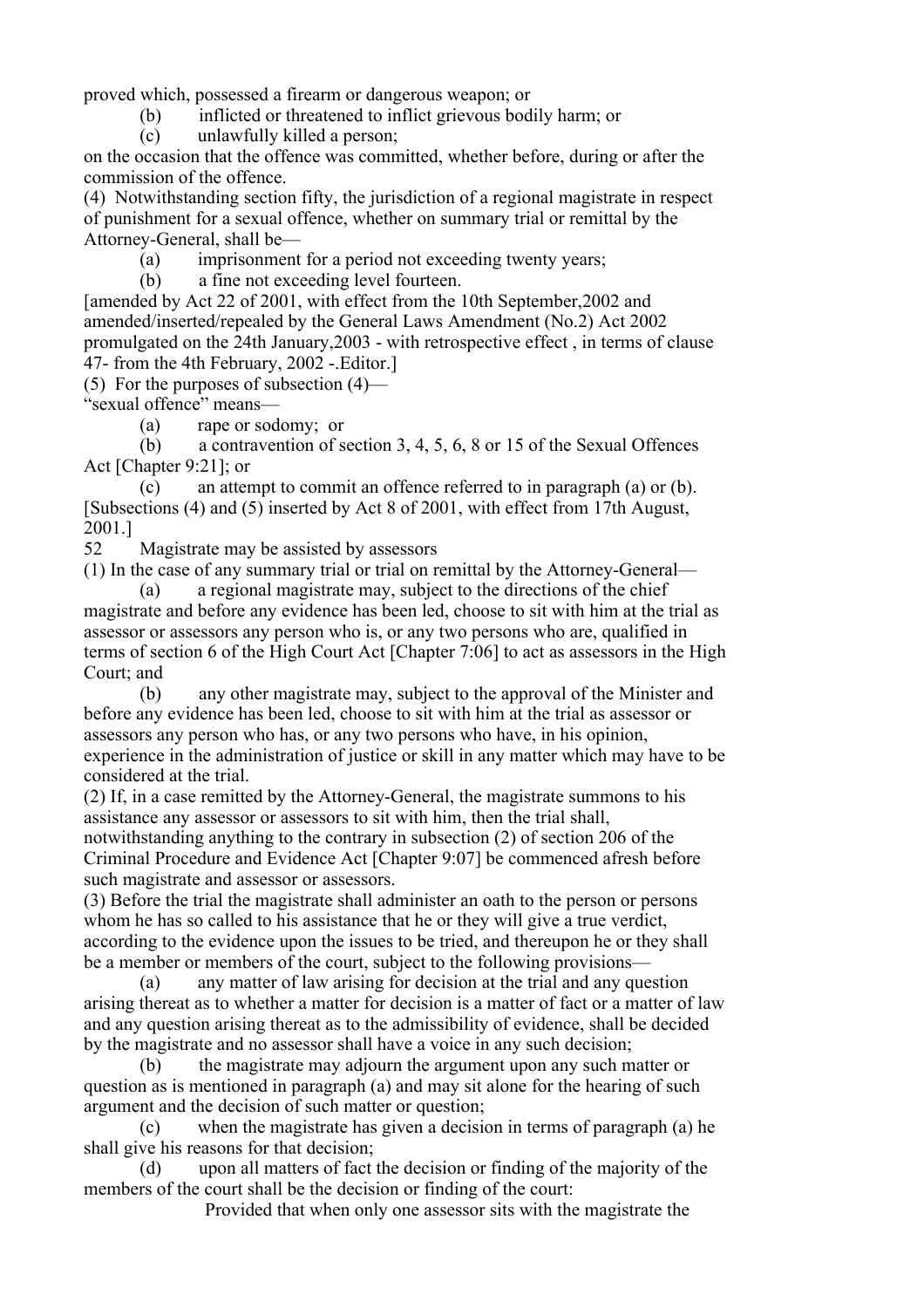decision or finding of the magistrate shall be the decision or finding of the court if there is a difference of opinion;

 (e) the magistrate shall have the sole responsibility for fixing the sentence but he may consult the assessor or assessors if he thinks fit.

(4) Where the decision or finding of the court is a decision or finding referred to in paragraph (d) of subsection  $(3)$ , the court shall give—

(a) the reasons for that decision or finding; and

 (b) the reasons for the decision or finding of the dissenting member of the court

(5) If any assessor appointed in terms of this section is not a person employed in a full-time capacity in the Public Service he shall be entitled to a refund of any reasonable expenditure which he may have necessarily incurred in connection with his attendance at the trial and to such remuneration for his services as assessor as may be prescribed in the rules.

53 Incapacity of assessor

(1) If at any time during a trial before a magistrate and an assessor or assessors, an assessor dies or becomes, in the opinion of the magistrate, incapable of continuing to act as assessor, the magistrate may, if he thinks fit, with the consent of the accused and the prosecutor, direct that the trial shall proceed without such assessor.

(2) Where the magistrate has given a direction in terms of subsection (1) the trial shall proceed as if the assessor concerned had not been called by the magistrate to his assistance.

(3) If the magistrate does not give a direction in terms of subsection (1), the accused, unless already released on bail, shall remain in custody and may be tried again, but a judge or magistrate may in a proper case, as provided in Part IX of the Criminal Procedure and Evidence Act [Chapter 9:07], release him on bail accordingly and the magistrate and any assessor who were members of the court before which the accused was first tried shall not be competent to be members of the court which tries him again on the same charge.

54 Stopping and conversion of trials

(1) When in the course of a trial, whether or not any evidence has been led, it appears that the offence is from its nature only subject to the jurisdiction or more proper for the cognizance of a court of greater jurisdiction, or when the public prosecutor so requests, the magistrate shall stop the trial and immediately adjourn the case and remand the accused and submit a report to the Attorney-General, together with a copy of the record of the proceedings in the case.

(2) If upon the conviction of an accused person upon summary trial or trial on remittal by the Attorney-General, before sentence is passed, the magistrate is of the opinion that a sentence in excess of his jurisdiction is justified, he may adjourn the case and remand the person convicted and submit a report to the Attorney-General, together with a copy of the record of the proceedings in the case.

55 Imposition or bringing into operation of sentences suspended by High Court (1) If, upon the conviction of an accused person, before sentence is passed the magistrate is satisfied, whether on the admission of the convicted person or on evidence produced by the prosecutor, that—

 (a) the convicted person has been previously convicted by the High Court of an offence and the passing of sentence therefor has been postponed, or the whole or part of the sentence therefor has been suspended, under section 358 of the Criminal Procedure and Evidence Act [Chapter 9:07], and

 (b) the conviction by the magistrate or the commission of the offence in question constitutes a breach by the convicted person of any of the conditions of such postponement or suspension within the period of such postponement or suspension; the magistrate shall sentence the convicted person for the offence of which he has convicted him and adjourn the case, and thereupon—

(i) unless he is admitted to bail under Part IX of the said Act, grant a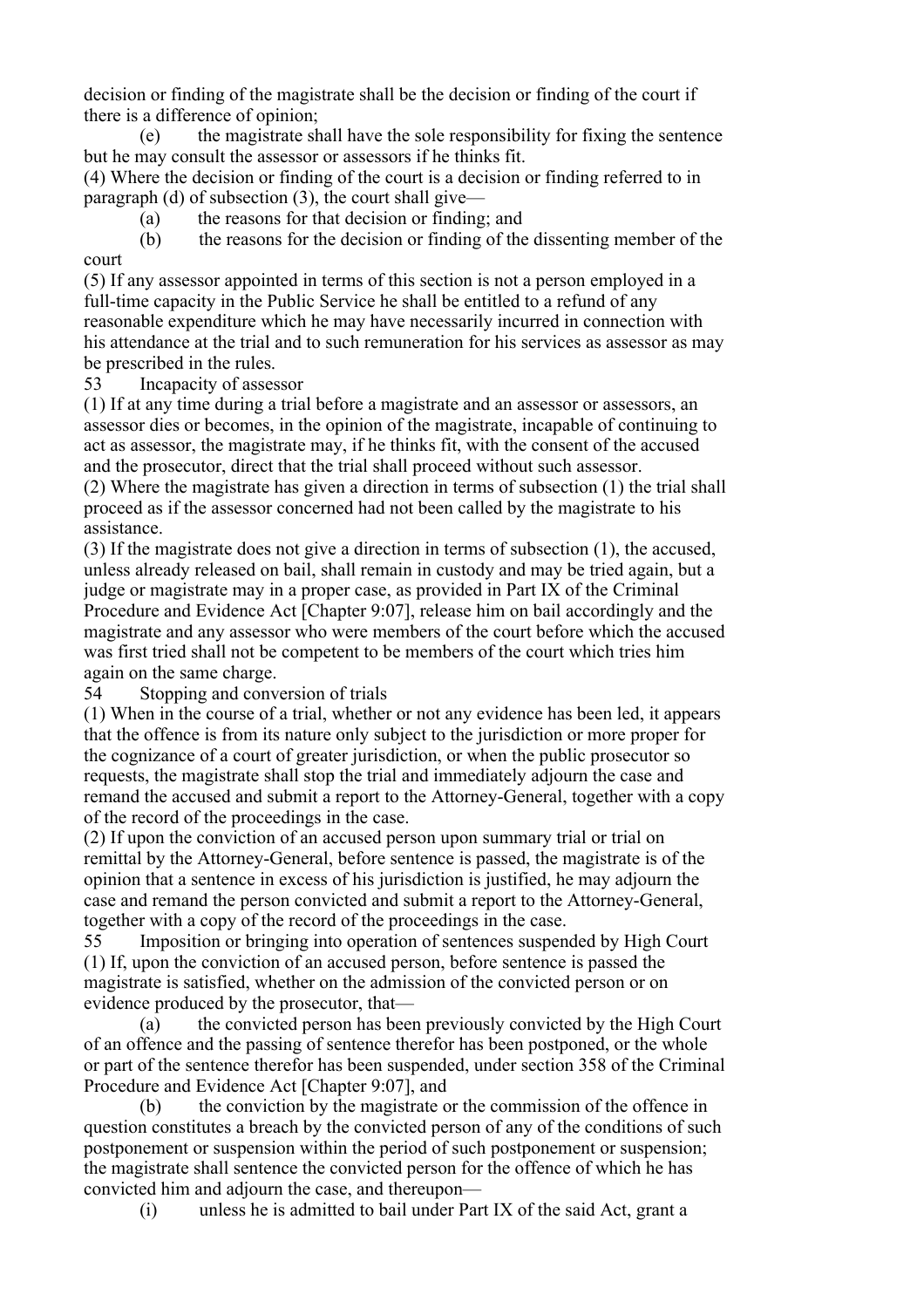warrant committing him to prison, there to be detained until brought before a judge of the High Court to show cause why the sentence so postponed or suspended should not be imposed or brought into operation or until admitted to bail or liberated in due course of law; and

 (ii) forthwith transmit the record of the proceedings, together with his reasons for convicting the person concerned, to the registrar and a copy thereof to the Attorney-General.

(2) Upon receipt of the documents mentioned in subparagraph (ii) of subsection (1), the registrar shall with all convenient speed lay them before a judge of the High Court in chambers and, if the judge considers the proceedings to be in accordance with real and substantial justice, he shall cause the convicted person to be brought before him in open court, on a date and at a place to be notified by the registrar to the convicted person and to the Attorney-General, to show cause why the sentence so postponed or suspended should not be imposed or brought into operation.

56 Local limits of jurisdiction

(1) Subject to subsection (1) of section forty-nine, any person charged with any offence committed within any province or regional division may be tried by the court of that province or that regional division, as the case may be.

(2) When any person is charged with an offence—

 (a) committed within the distance of five kilometres beyond the boundary of the province or the regional division; or

 (b) committed in or upon any vehicle, including a railway train, on a journey any part whereof was performed within the province or regional division or within the distance of five kilometres of the province or the regional division; or

 (c) begun or completed within the province or the regional division; such person may be tried by the court of the province or of the regional division, as the case may be, as if he had been charged with an offence committed within that province or that regional division.

(3) A person charged with committing an offence may be tried by any court within whose jurisdiction any act or omission or event which is an element of the offence takes place.

(4) A person charged with theft of any property or with obtaining by any offence any property, or with an offence which involves the receiving of any property by him, may be tried by any court within the jurisdiction of which he has or has had any part of the property in his possession.

(5) A person charged with counselling or procuring the commission of an offence, or with becoming an accessory after the fact to an offence, may be tried by any court by whom the principal offender might be tried.

(6) Where a person is charged with an offence in terms of any enactment which has extra-territorial operation and any act, omission or event which is an element of the offence took place outside Zimbabwe, he may be tried by any court, notwithstanding the fact that no act, omission or event which is an element of the offence took place in the province or regional jurisdiction for which that court is established.

(7) Where any court has remanded a prisoner for trial before any other court such prisoner shall, unless liberated on bail, forthwith be transferred to a prison for trial before such court.

(8) Where it is uncertain in which of several jurisdictions an offence has been committed, a person charged with such offence may be tried in any of such *jurisdictions* 

(9) Notwithstanding anything in this section, the Attorney-General may, with the consent of the accused person charged with having committed an offence, cause such person to be tried for such offence in the court of any province.

(10) Notwithstanding anything in this section, subsections (6), (7) and (8) of section 95 of the Criminal Procedure and Evidence Act [Chapter 9:07] shall apply, mutatis mutandis, in respect of the trial of any person by any court.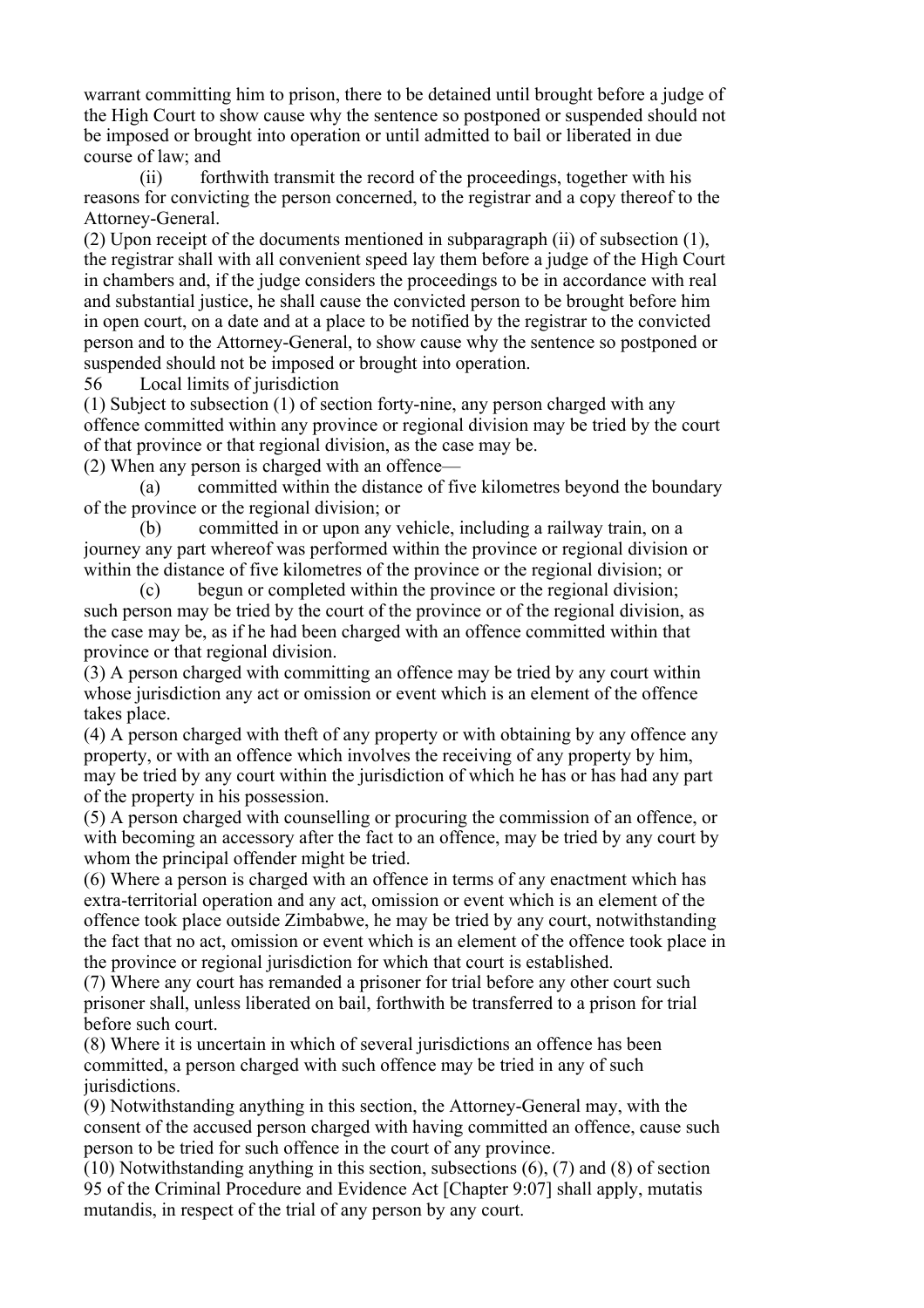57 Review

(1) When any court sentences any person—

- (a) to be imprisoned for any period exceeding twelve months; or
- (b) to pay a fine exceeding level six;

[amended by Act 22 of 2001, with effect from the 10th September, 2002.] the clerk of the court shall forward to the registrar, not later than one week next after the determination of the case, the record of the proceedings in the case, together with such remarks, if any, as the magistrate may desire to append: Provided that—

 (i) where any of the evidence in the case has been taken down in shorthand writing or recorded by mechanical means, it shall, unless the magistrate otherwise directs, be a sufficient compliance with this subsection if the clerk of the court forwards to the registrar the manuscript notes of such evidence made by the magistrate in accordance with rules;

- (ii) this subsection shall not apply in relation to any person—
- (a) who is represented by a legal practitioner;

 (b) which is a company as defined in the Companies Act [Chapter 24:03]; unless within three days after the determination of the case the legal practitioner of the accused or the person representing the company in terms of subsection (2) of section 385 of the Criminal Procedure and Evidence Act [Chapter 9:07], as the case may be, in terms of subsection (2) requests the clerk of the court to forward the case on review.

(2) A request made in terms of proviso (ii) to subsection (1) shall be—

- (a) made in writing; and
- (b) accompanied by a brief statement of the reasons for the request;

and the magistrate shall comment upon the reasons referred to in paragraph (b) before the record of the proceedings is forwarded, together with such comments, in terms of subsection  $(1)$ .

(3) The accused person in any criminal case in which the court has imposed a sentence which is not subject to review in the ordinary course in terms of subsection (1) may, if he considers that such sentence is not in accordance with real and substantial justice, within three days after the date of such sentence, in writing, request the clerk of the court to forward the record of the proceedings in terms of subsection (1) and the clerk of the court shall thereupon deal with the matter in terms of subsection (1) as if the case were subject to review in the ordinary course. Provided that this subsection shall not apply in relation to any person referred to in proviso (ii) to subsection (1).

(4) The registrar shall with all convenient speed lay papers forwarded to him in terms of this section before a judge of the High Court in chambers for review in accordance with the High Court Act [Chapter 7:06].

58 Scrutiny of certain cases not falling within section 57(1)

(1) Where any court, other than the court of a regional magistrate, sentences any person—

 (a) to be imprisoned for any period exceeding three months but not exceeding twelve months; or

 (b) to pay a fine exceeding level four but not exceeding level six; [amended by Act 22 of 2001, with effect from the 10th September,2002.] the clerk of the court shall forward to a regional magistrate, not later than one week next after the determination of the case, the record of the proceedings in the case together with such remarks, if any, as the magistrate may desire to append: Provided that—

 (i) where any of the evidence in the case has been taken down in shorthand writing or recorded by mechanical means, it shall, unless the magistrate otherwise directs, be a sufficient compliance with this subsection if the clerk of the court forwards to the regional magistrate the manuscript notes of such evidence made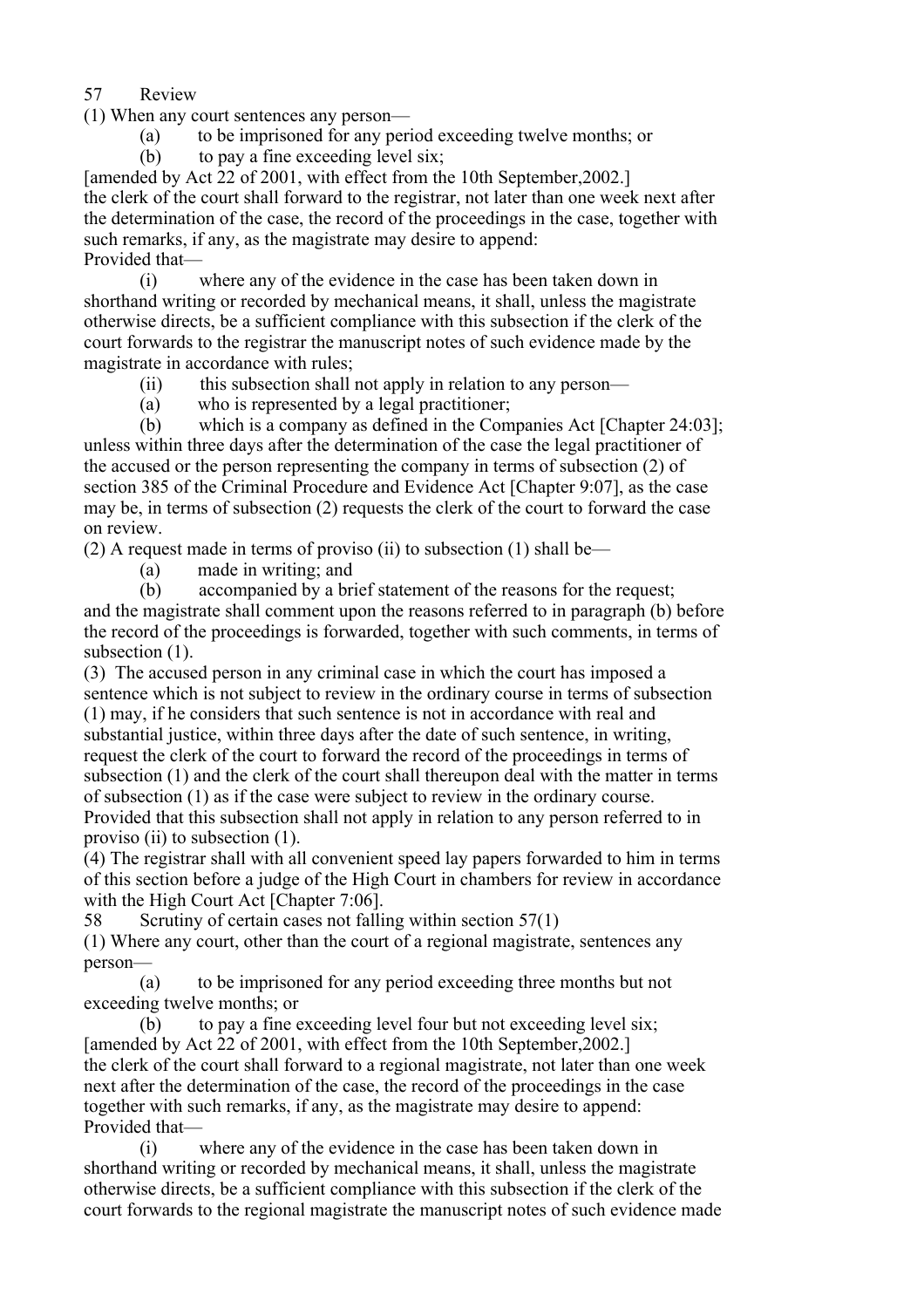by the magistrate in accordance with the rules;

 $(ii)$  this subsection shall not apply in relation to—

(a) any person—

(i) who is represented by a legal practitioner; or

(ii) which is a company as defined in the Companies Act [Chapter 24:03];

 (b) any person who has made a request in terms of subsection (3) of section fifty-seven;

 (c) a conviction and sentence in terms of subsection (1) of section 356 of the Criminal Procedure and Evidence Act [Chapter 9:07].

(2) Where the manuscript notes of any evidence are forwarded to a regional magistrate in terms of proviso (i) to subsection (1) the regional magistrate may direct that the record of such evidence taken down in shorthand writing or recorded by mechanical means be transcribed and that a transcription thereof be forwarded to him. (3) The regional magistrate shall, as soon as possible after receiving the papers referred to in subsection (1), upon considering the proceedings—

 (a) if he is satisfied that the proceedings are in accordance with real and substantial justice, endorse his certificate to that effect upon the proceedings which shall then be returned to the court from which they were transmitted;

 (b) if it appears to him that doubt exists whether the proceedings are in accordance with real and substantial justice, cause the papers to be forwarded to the registrar, who shall lay them before a judge of the High Court in chambers for review in accordance with the High Court Act [Chapter 7:06].

59 Accused's right to submit statement on review

In any criminal case which is subject to review in terms of section fifty-seven the accused person may, if he thinks the sentence passed upon him is excessive, deliver to the clerk of the court within three days after the date of such sentence any written statement of arguments setting out the grounds or reasons upon which he considers such sentence excessive, which statement or arguments shall be forwarded with the proceedings of the case to the reviewing judge and shall be taken into account in the review of the proceedings.

60 Appeal from magistrates courts in criminal cases

(1) Subject to this section and any other enactment, any person who is convicted of any offence by a court may appeal to the High Court against the conviction and additionally, or alternatively, any sentence or order of the court following upon the conviction.

 $(2)$  . . . . . .

(3) A person who is convicted of any offence by a court and who is discharged after conviction in terms of any provision of the Criminal Procedure and Evidence Act [Chapter 9:07] may appeal against such conviction to the High Court.

(4) Any person who has been convicted by a court but sentenced by a judge of the High Court in terms of Part IX of the Criminal Procedure and Evidence Act [Chapter 9:07] may appeal to the Supreme Court against such conviction or any sentence imposed upon him or any order of court following upon such sentence as though he had been both convicted and sentenced in the High Court.

61 Attorney-General may appeal to High Court on point of law or against acquittal

If the Attorney-General is dissatisfied with the judgment of a court in a criminal matter—

(a) upon a point of law; or

 (b) because it has acquitted or quashed the conviction of any person who was the accused in the case on a view of the facts which could not reasonably be entertained;

he may, with the leave of a judge of the High Court, appeal to the High Court against that judgment:

Provided that the person who was the accused in the case shall have the right, should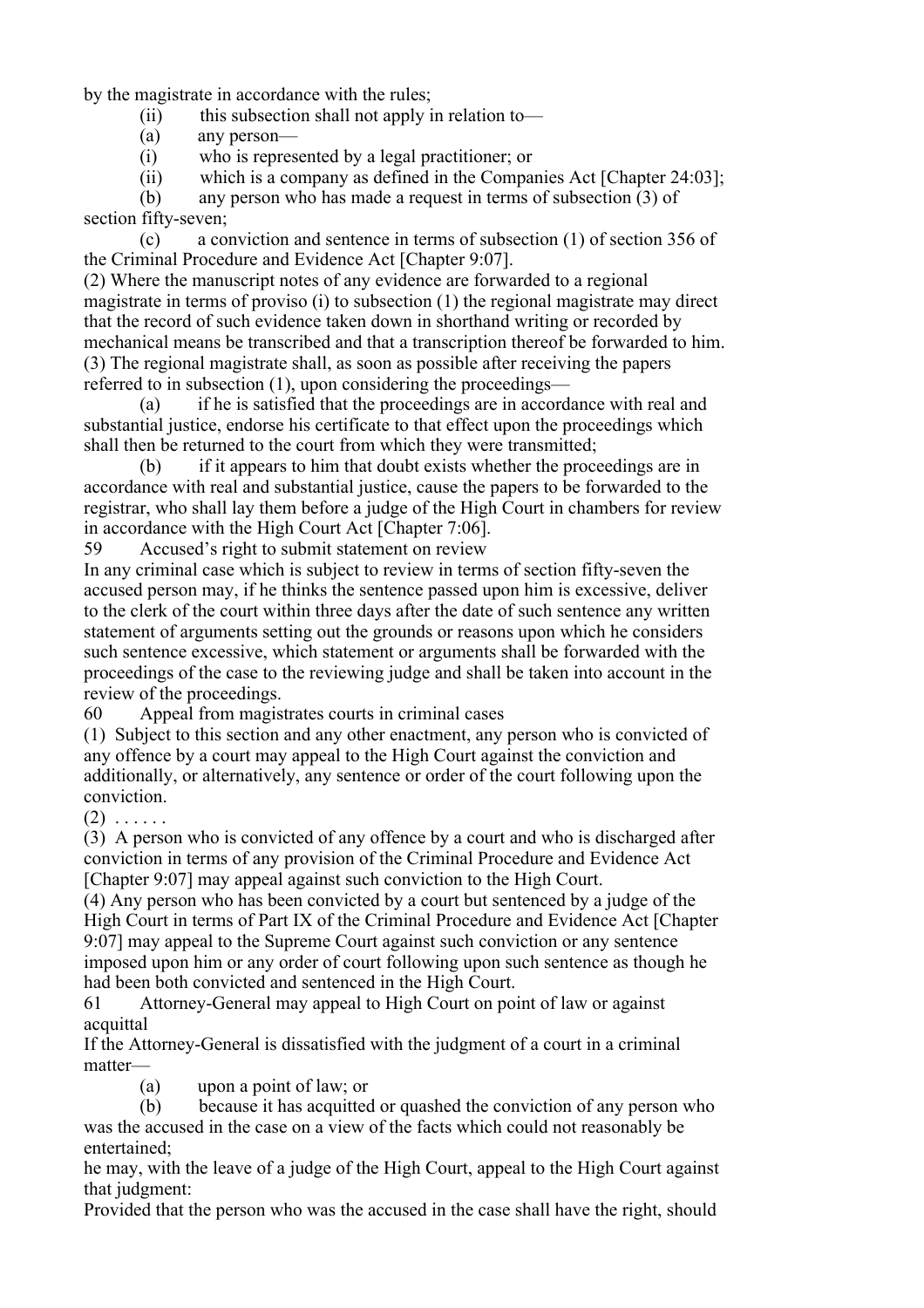he so desire, at his own expense to appear in person or to be legally represented or a judge of the High Court may order that such representation shall be defrayed out of moneys appropriated for the purpose by Act of Parliament.

62 Attorney-General may appeal to High Court against sentence

(1) If the Attorney-General considers that the sentence imposed in any criminal case by a court is—

 (a) incompetent in law, he may appeal to the High Court against that sentence; or

(b) inadequate—

 (i) in the light of the findings of fact made by the court and the nature of the charge; or

 (ii) because it was based on findings of fact for which there was no evidence or on a view of the facts which could not reasonably be entertained; he may, with the leave of a judge of the High Court, appeal to the High Court against

that sentence. (2) Where an offender has been discharged with a caution or reprimand such offender shall, notwithstanding anything in any law, be deemed for the purposes of this section, to have been convicted and sentenced.

63 Execution of sentence of imprisonment, fine or community service not suspended pending review or appeal unless bail granted

The execution of any sentence of imprisonment or a fine or community service shall not be suspended by—

 (a) the transmission of or the obligation to transmit the record of the proceedings in the case for review in terms of section fifty-seven or for scrutiny by a regional magistrate in terms of section fifty-eight; or

 (b) the noting of an appeal referred to in section sixty; unless—

 (i) in the case of imprisonment or fine , bail is granted by a judge or magistrate in terms of section 123 of the Criminal Procedure and Evidence Act [Chapter 9:07]; or

 (ii) in the case of community service , an application is granted by the magistrate to suspend the operation of the sentence pending determination of the appeal.

[amended by Act 9 of 2003, with effect from the 5th March ,2004.]

64 Execution of corporal punishment suspended pending appeal

(1) The punishment of a moderate correction of whipping referred to in section 353 of the Criminal Procedure and Evidence Act [Chapter 9:07] shall not, where an appeal is noted before its execution, be executed until the appeal has been determined or abandoned or is deemed to have been abandoned.

(2) Notwithstanding subsection (1), corporal punishment in terms of section 353 of the Criminal Procedure and Evidence Act [Chapter 9:07] may be executed before the expiry of the period referred to in subsection (1), if the person sentenced to such punishment has given written notice to the registrar of the High Court or the clerk of the appropriate magistrates court that he wishes the sentence to be carried out without further delay and that he does not intend to appeal or intends to abandon his appeal as the case may be.

(3) Where the person sentenced to receive the punishment of whipping referred to in subsection (1) is not also sentenced to be imprisoned for such period as allows time for the provisions of that subsection to be satisfied, he shall, unless he is granted bail in terms of section 123 of the of the Criminal Procedure and Evidence Act [Chapter 9:07], be detained in custody until that subsection is so satisfied.

#### PART V GENERAL

65 Legal representation

Subject to this Act and except as otherwise provided in any other law—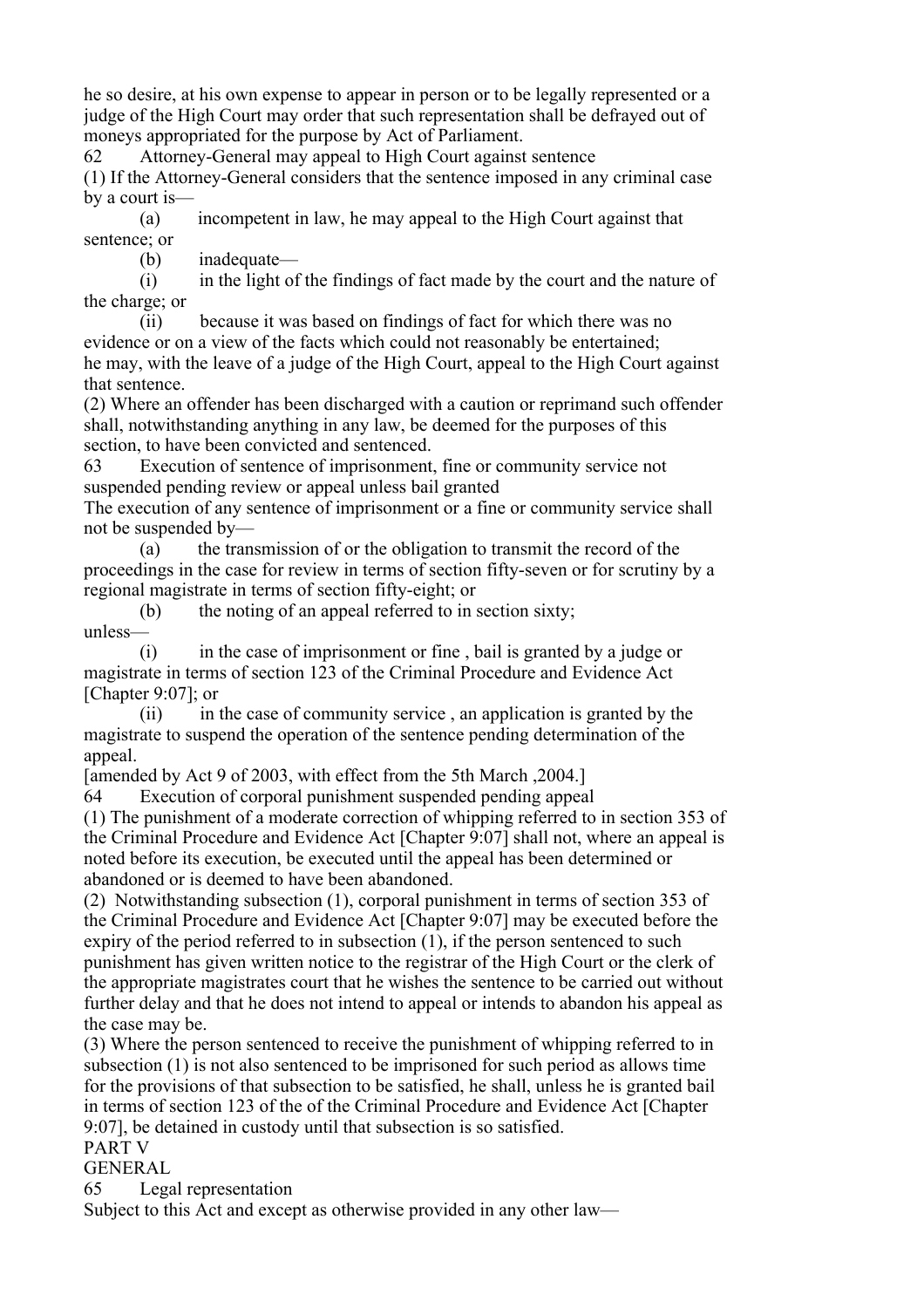(a) in any civil proceedings before a court, the parties may appear in person or be represented by a legal practitioner;

 (b) in any criminal proceedings, the person who is the subject of the proceedings may appear in person or be represented by a legal practitioner. 66 Amendment of plaint or summons. Costs

(1) In any civil proceedings before any court it shall be lawful for such court before or at the hearing to amend any plaint or summons or other document forming part of the record:

Provided that—

 (i) no application for amendment shall be granted except on terms which can cause no prejudice to the opposite party in the conduct of his case;

 (ii) such amendment shall be made upon such terms as to costs as the court considers reasonable.

(2) No misnomer in regard to the name of any person or any place shall vitiate any summons or other writ or plaint or proceeding in the case where the person or place is therein described so as to be commonly known.

67 Examination of witnesses by interrogatories

(1) When any witness in any civil case brought in any court resides or is in a province other than that under the jurisdiction of that court, the court in which the action is brought, should it appear to be for the convenience of the witness and to be consistent with the ends of justice, may, upon the request of either party and after hearing the other party, frame or approve of such interrogatories as either party desires to have put to such witness and forward them, together with the reasonable expenses of the witness which shall be advanced by the party desiring his examination, to the magistrate of the province within which the witness resides or is.

(2) The magistrate referred to in subsection (1) shall thereupon summon the witness to appear in his court, and upon his appearance shall—

 (a) take his evidence in manner and form as if a witness in a case heard before him; and

 (b) put to the witness the interrogatories referred to in subsection (1) and all other questions calculated to obtain full and true answers to the interrogatories; and

(c) take down or cause to be taken down in writing the evidence; and

 (d) transmit the same, certified as correct, to the court from whom the interrogatories were received;

and such evidence, subject to all lawful objections, shall be received as evidence in the case before the magistrate referred to in subsection (1).

68 Commission de bene esse

Any court in any civil case where it may be necessary or expedient and consistent with the ends of justice so to do, may appoint a fit and proper person to be a commissioner to take the evidence of any witness upon application of any one of the parties, of which application due notice shall have been given to the other party, and the evidence so taken, subject to all lawful exceptions, shall be received as evidence in such case.

69 Administration of oath

The oath to be taken by any witness in any proceedings, whether civil or criminal, in any court shall be administered by the officer presiding at such proceedings or by the prosecutor or the clerk of the court in the presence of the said officer or, if the witness is to give his evidence through an interpreter, by the said officer through the interpreter or by the interpreter in the said officer's presence.

70 Interpleader proceedings where third parties claim goods taken in execution (1) If any claim is made to or in respect of any movable property taken in execution under the process of any court or to or in respect of the proceeds or value thereof, by any person not being the party against whom such process was issued, the clerk of the court issuing such process shall, upon the application of the messenger, as well before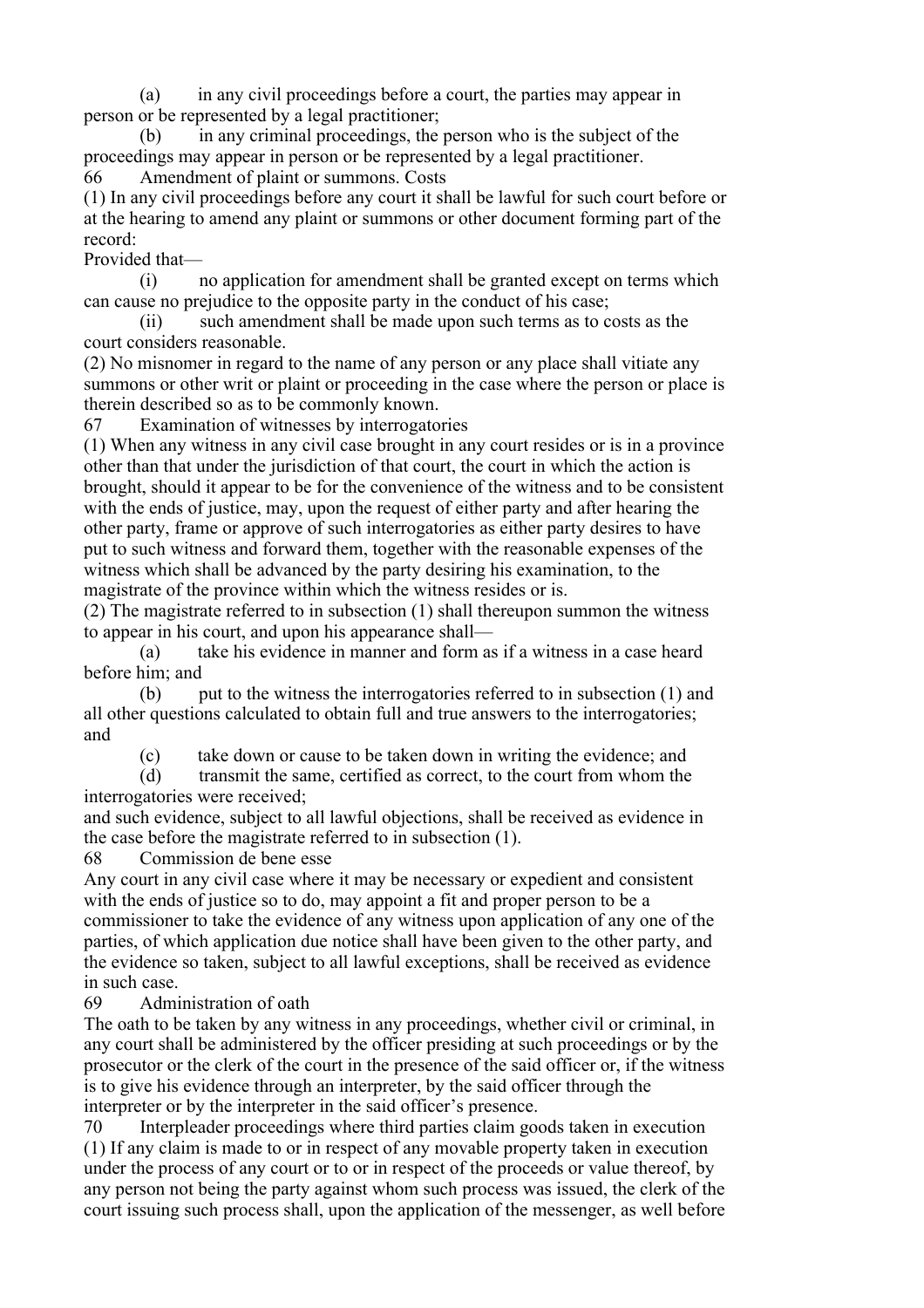as after any action brought against him, issue an interpleader summons calling before the court as well the party suing out such process as the party making such claim, which summons shall be in the form prescribed in rules.

(2) On the issue of any interpleader summons in terms of subsection (1) any action which has been brought in any other court whatsoever in respect of such claim shall be stayed and the court in which such action has been brought, or any judge or judicial officer thereof, on proof of the issue of such summons, may order the party bringing such action to pay the costs of all proceedings had upon such action after the issue of the interpleader summons.

(3) The court issuing any interpleader summons in terms of subsection (1) shall adjudicate upon the claim and make such order between the parties in respect thereof and of the costs of the proceedings as to the court seems just and lawful, and such order shall be deemed to be a judgment of the court and shall be enforced and may be appealed from in like manner as any other judgment.

71 Contempt of court

(1) If any person, whether in custody or not—

 (a) wilfully insults the magistrate during his sitting in court or any clerk or messenger or other officer of any court during his attendance therein; or

 (b) wilfully interrupts the proceedings of or otherwise misbehaves in court; or

 (c) being a witness, refuses to answer any legal question relative to the matter in issue;

it shall be lawful for any police officer or private person by order of the magistrate to take such offender into custody and detain him until the rising of the court, and the magistrate may by warrant under his hand impose on the offender a fine not exceeding level three or commit him to prison for a period not exceeding one month, or impose such a fine on him and commit him to prison for such a period.

[amended by Act 22 of 2001, with effect from the 10th September,2002.] (2) Where any magistrate commits or fines any person in terms of subsection (1) he shall without delay transmit to the registrar for the consideration of a judge of the High Court in chambers a statement certified by such magistrate to be true and correct of the grounds and reasons for his action, and shall also furnish to the person convicted a copy of such statement so certified by him.

(3) If any person wilfully disobeys or neglects to comply with an order of a magistrate issued under the powers conferred upon him by this Act, the magistrate may by warrant signed by him impose on the offender a fine not exceeding level five or commit him to prison for a period not exceeding six months, or both impose such a fine on him and commit him to prison for such a period.

[amended by Act 22 of 2001, with effect from the 10th September,2002.] Provided that an appeal shall lie to the High Court against such order or warrant of commitment, as in the case of an appeal under section sixty, and that section shall apply, mutatis mutandis, to any such appeal.

72 Obstruction of messenger and other offences Any person who—

(a) obstructs a messenger in the execution of his duty; or

 (b) being aware that goods are under arrest, interdict or attachment by the court, makes away with, conceals, destroys, injures or receives those goods or disposes of those goods in any manner not authorized by law, or knowingly permits those goods, if in his possession or under his control, to be made away with, concealed, destroyed, injured or disposed of in any such manner; or

 (c) being a judgment debtor and being required by a messenger to point out property to satisfy any warrant issued in execution of judgment against any such person, either—

 (i) falsely declares to such messenger that he possesses no property or not sufficient property to satisfy the warrant; or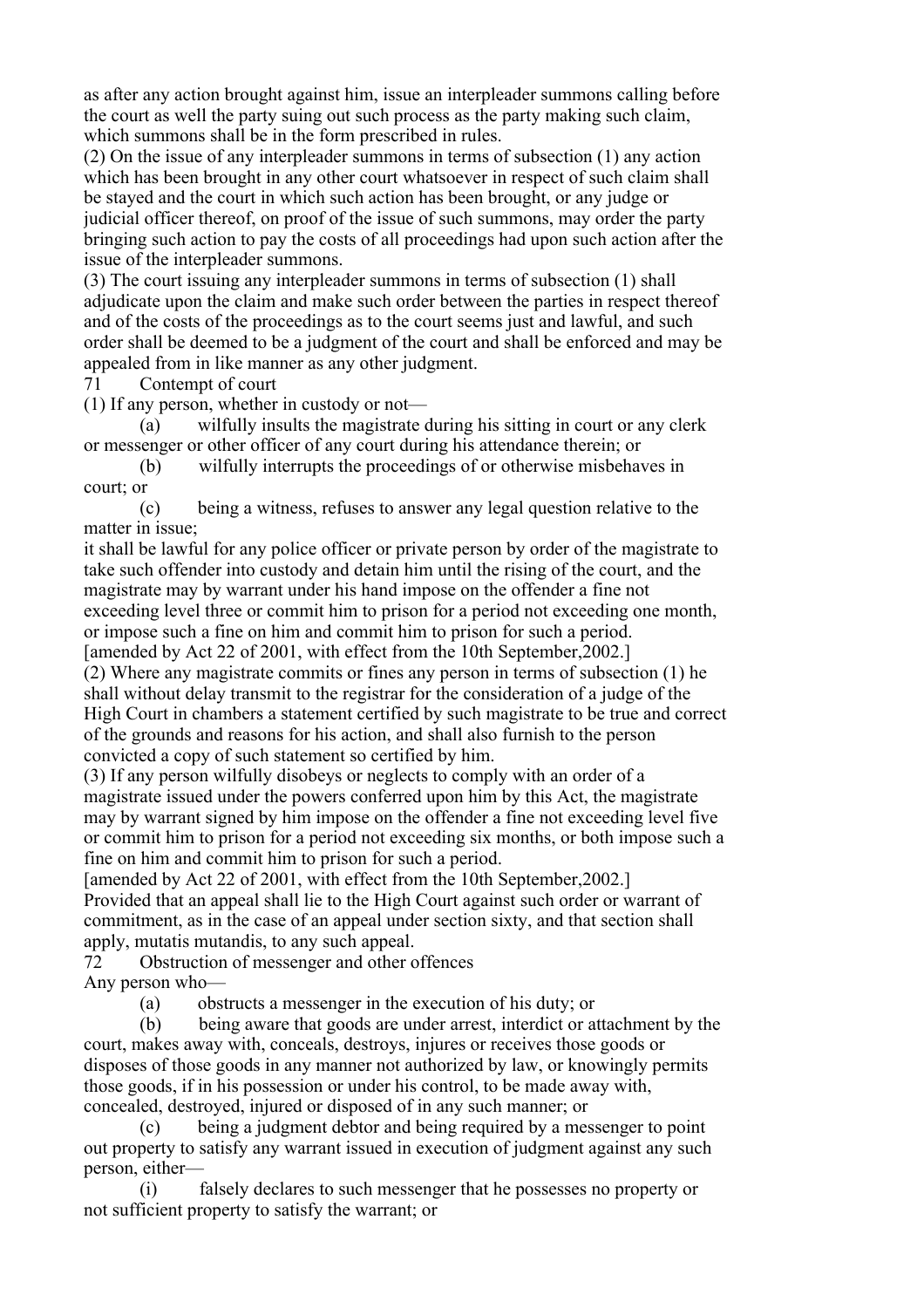(ii) although owning property, neglects or refuses to point out the same; or

 (d) being a judgment debtor, refuses or neglects to comply with any requirement of a messenger in regard to the delivery of documents in his possession or under his control relating to the title of the immovable property under execution; or

 (e) being a judgment debtor and having been lawfully arrested by a messenger and being in lawful custody but not yet having been lodged in any prison, escapes or attempts to escape from such custody;

shall be guilty of an offence and liable to a fine not exceeding level five or, in default of payment, to imprisonment for a period not exceeding six months.

[amended by Act 22 of 2001, with effect from the 10th September,2002.] 73 Rules of court

The Minister may make rules relating to any of the following matters in respect of magistrates courts—

(a) the manner and form of procedure;

 (b) all matters relating to the manner and form of procuring and adducing evidence;

 (c) securing the attendance of witnesses and the production of books, papers or documents, and penalties for non-attendance and non-production of such books, papers or documents;

(d) the authentication of documents executed outside Zimbabwe;

(e) the manner of service;

 $(f)$  the granting of summary judgment;

(g) the records to be kept;

(h) when and how security shall be given;

(i) the discovery of documents;

 ( j) payment into court, whether as a tender or as an offer of settlement, or to abide the result of interpleader proceedings;

(k) the manner of executing judgments;

 (l) the procedure for appeals in terms of subsection (3) of section seventy-four from decisions of assistant magistrates;

- (m) dismissal for want of prosecution;
- (n) the duties of officers of the court;
- $(a)$  taxation of bills of costs;

 (p) the forms to be used, including, unless otherwise provided for under any other enactment, the forms to be used in connection with the powers to be exercised by magistrates and magistrates courts under this Act or any other enactment;

 (q) conditions as to payment of costs, fees and charges and otherwise upon which persons may be allowed to sue and defend as paupers;

(r) the fees and charges to be taken by officers and legal practitioners;

 (s) generally to give effect to the jurisdiction conferred upon magistrates courts by any enactment;

(t) the fixing of a scale of expenses payable to witnesses;

- (u) the remuneration, refunds and allowances payable to assessors;
- (v) in relation to criminal cases—

 (i) summonses and charge-sheets, including the particulars which, for the purpose of section 146 of the Criminal Procedure and Evidence Act [Chapter 9:07], shall be deemed sufficient to set forth the offences specified therein;

 (ii) the forms of complaints, depositions, judgments, records, convictions, warrants, recognizances and other documents;

(iii) the sittings of courts for criminal purposes;

(iv) the proceedings of criminal trials;

 (v) generally, any other matter which he considers expedient for carrying the criminal law, practice and procedure into effect;